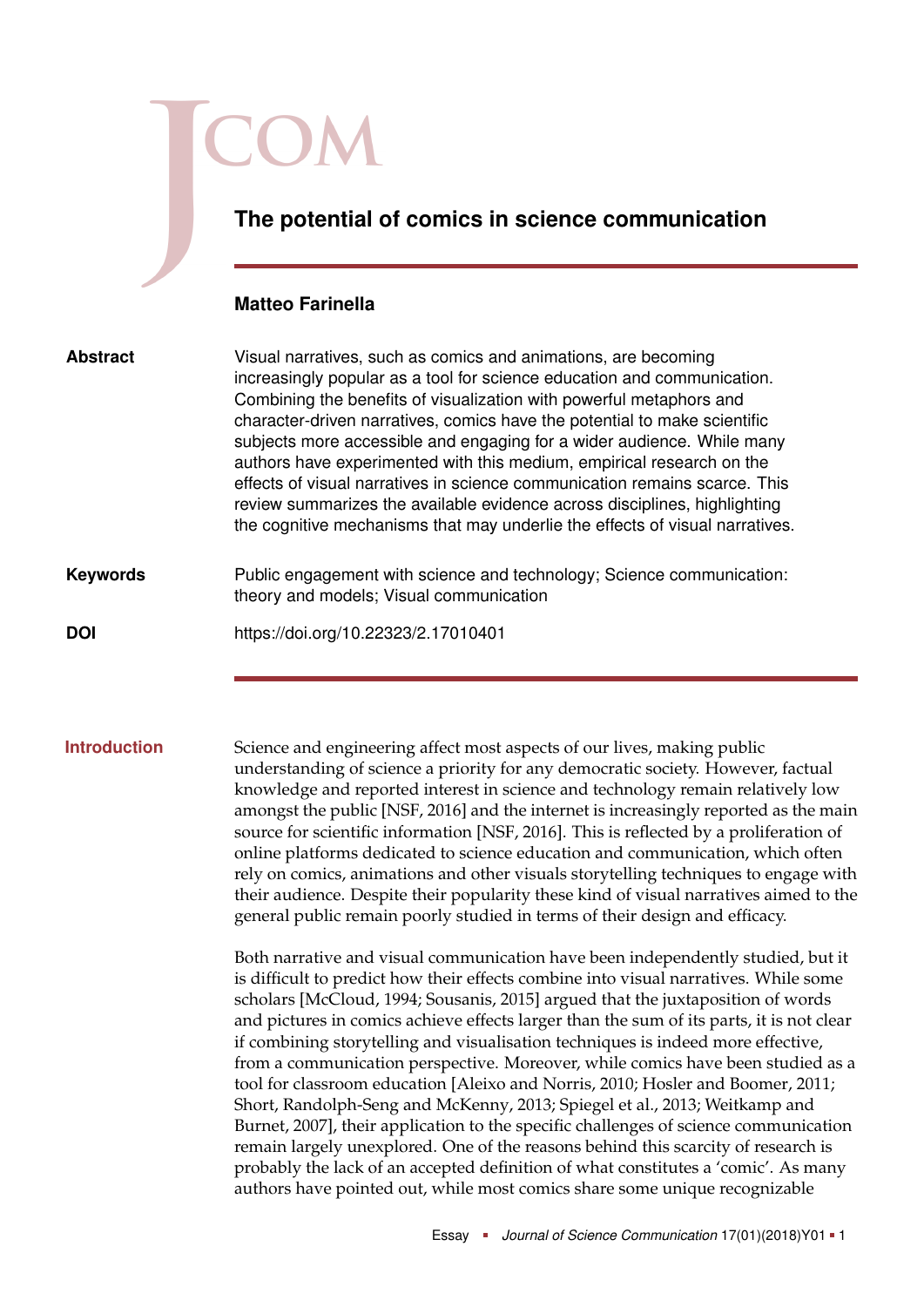features, they are also an extremely malleable medium which heavily borrow from other forms of visual communication, making any strict definition either too limiting or too porous [Cohn, [2013;](#page-9-1) Eisner, [1996;](#page-10-0) Groensteen, [2007;](#page-11-1) McCloud, [1994;](#page-13-1) Varnum and Gibbons, [2007\]](#page-15-1). For the scope of this essay, we will focus exclusively on the sub-genre of *science comics*, broadly defined by Tatalovic as "comics which have as one of their main aims to communicate science or to educate the reader about some non-fictional, scientific concept or theme" [Tatalovic, [2009\]](#page-15-2) — although these 'aims' may not always be so clearly defined, as revealed by the study of Collver and Weitkamp (in this same issue). We will review qualitative and quantitative studies in the fields of education, psychology and cognitive science to explore how 'science comics' may affect the understanding, perception and engagement with science.

## **Current research on educational comics**

In the past decades comics have emerged as an increasingly popular form of communication, able to engage readers of different age groups and cultural backgrounds. Despite some early resistance [North, [1940;](#page-14-3) Wertham, [1954\]](#page-15-3), the potential of comics as an educational tool has always been recognized by teachers and psychologists alike [Sones, [1944\]](#page-14-4). From an educational perspective learning from comics may offer several advantages [Jee and Anggoro, [2012\]](#page-12-0). First of all, most comics are built on the integration of text and pictures, which has been highlighted by Mayer and colleagues as a guiding principle of textbook illustrations [Mayer and Gallini, [1990;](#page-13-2) Mayer et al., [1995\]](#page-13-3). Moreover, the multimodal nature of comics [Sousanis, [2015\]](#page-14-0) has the potential to increase readers engagement and facilitate learning [Eilam and Poyas, [2010\]](#page-10-1). Finally, comics often rely on the use of characters and situation models, which provide the basis for emotional attachment and self-reference, which can also facilitate the formation of new memories [Symons and Johnson, [1997\]](#page-14-5).

Building on these intuitions, many teachers and educators have experimented with comics in their classroom, mostly to support students with low literacy skills [Aleixo and Norris, [2010;](#page-9-0) Crawford, [2004;](#page-10-2) Frey and Fisher, [2008;](#page-10-3) Schwarz, [2006\]](#page-14-6). However, comics adoption on a larger scale has been hindered by the 'perennial disorganisation' of educational comics [Rifas, [1991\]](#page-14-7), which makes them extremely difficult to find, and the lack of clear models for how comics may be integrated in classroom practice [Lapp et al., [2011\]](#page-12-1). These issues are particularly relevant in the field of 'science comics' or 'graphic science'. Although many comics covering STEM subjects (Science, Technology, Engineering and Mathematics) have been published over the years [Tatalovic, [2009\]](#page-15-2) and the format has become increasingly popular with online science communication platforms, the effects of comics on public engagement and perception of science remain poorly understood [Jee and Anggoro, [2012\]](#page-12-0). Most literature on science comics consists of qualitative reports, often by teachers and educators who are also the authors of the comics themselves, therefore providing a small and possibly biased sample [Toledo, Yangco and Espinosa, [2014;](#page-15-4) Kaptan and ˙Izgi, [2014;](#page-12-2) Kennepohl and Roesky, [2008;](#page-12-3) Kim et al., [2016;](#page-12-4) Nagata, [1999;](#page-13-4) Naylor and Keogh, [1999;](#page-13-5) Rota and Izquierdo, [2003\]](#page-14-8).

Some useful insights may be drawn from the field of Graphic Medicine [Czerwiec et al., [2015;](#page-10-4) Green and Myers, [2010\]](#page-11-2) in which several empirical studies on the use of comics have been conducted. When compared to traditional text-based material, comics appear to significantly improve understanding and recollection of medical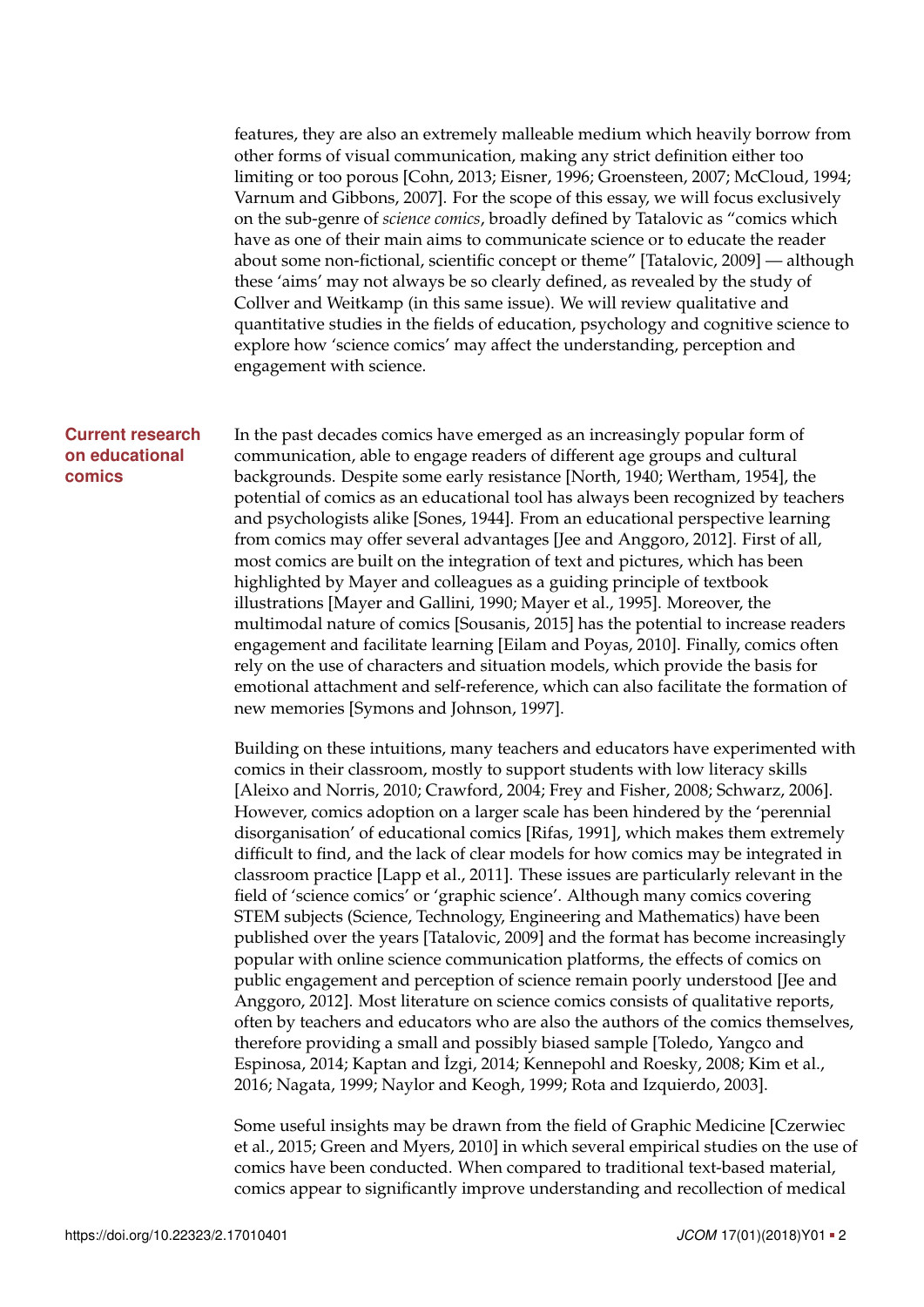conditions [Diamond et al., [2016;](#page-10-5) Tekle-Haimanot et al., [2016\]](#page-15-5), compliance with medical instructions [Delp and Jones, [1996;](#page-10-6) Tjiam et al., [2013\]](#page-15-6), promote informed consent [Furuno and Sasajima, [2015;](#page-10-7) Kraft et al., [2016\]](#page-12-5), facilitate interactions between patients and doctors [Anderson, Wescom and Carlos, [2016\]](#page-9-2) and between patients and their communities [McNicol, [2014;](#page-13-6) McNicol, [2017\]](#page-13-7), and generally improve community engagement with medical issues [Leung et al., [2014;](#page-12-6) Wang, Acevedo and Sadler, [2017\]](#page-15-7). However, the health-related information presented in these comics clearly has a different emotional value than generic scientific knowledge. Moreover, graphic medicine often deals with personal narratives, which better lend themselves to visualization, and are probably easier for the readers to identify with. Therefore, the promising effects observed in Graphic Medicine may not extend to science comics, which often deal with non-human, abstract subjects.

Few studies so far have attempted to quantify the effects of comics on the communication of science (see Table [1\)](#page-4-0) The goals and settings of these studies were extremely heterogeneous: Hosler and Boomer used comics in place of textbook in evolutionary biology classes for non-majors (N=98) [Hosler and Boomer, [2011\]](#page-11-0). Spiegel and colleagues compared the effects of comics and essays in teaching concepts of virology to high-school students (N=873) [Spiegel et al., [2013\]](#page-14-2). While Short and colleagues, used comics as additional material in a class for business students (N=114) [Short, Randolph-Seng and McKenny, [2013\]](#page-14-1). Keeping in mind these important differences, it is interesting to note how all these studies have reached somewhat similar conclusions. The effects of comics and text were equivalent in terms of knowledge acquisition, but comics were consistently more effective at improving students engagement and motivation. Interestingly, these results are in line with anecdotal evidence from other studies, in which participants 'prefer' comic presentation, even if they do not necessarily improve their knowledge [Aleixo and Norris, [2010;](#page-9-0) Kim et al., [2016\]](#page-12-4). While these studies provide a promising first step toward the understanding of comics as a tool for science education, they all have the limitation of being conducted in classroom settings. Some of the authors rightfully observed that the effects of comics in the classroom may be biased by the novelty effects of comics [Hosler and Boomer, [2011\]](#page-11-0), therefore it would be important for future studies to measure comic literacy and predispositions amongst readers [Caldwell, [2012;](#page-9-3) Tatalovic, [2009\]](#page-15-2). More importantly, the goals and settings of science communication are often different from those of classroom education. Therefore, more studies are required to understand how the effects of comics may extend beyond the classroom, to informal learning settings, with more diverse audiences (both in terms of age, ethnicity and motivations) and with the goal of public engagement, rather than education [Meyer, [2016\]](#page-13-8). Indeed, the effects of comics may be equivalent to text when readers are required to memorize the material (regardless of the format) but comics could prove to be more effective at engaging occasional readers. This seems a particularly promising application for comics, considering that the few existing studies revealed that students with no prior knowledge of the subject were those who mostly benefited from their use [Hosler and Boomer, [2011;](#page-11-0) Spiegel et al., [2013\]](#page-14-2) and the suggestion that comics "may enable a wider audience of non-specialists individuals, who do not typically seek out science information, to engage with science-related topics, thus fostering scientific literacy" [Spiegel et al., [2013\]](#page-14-2).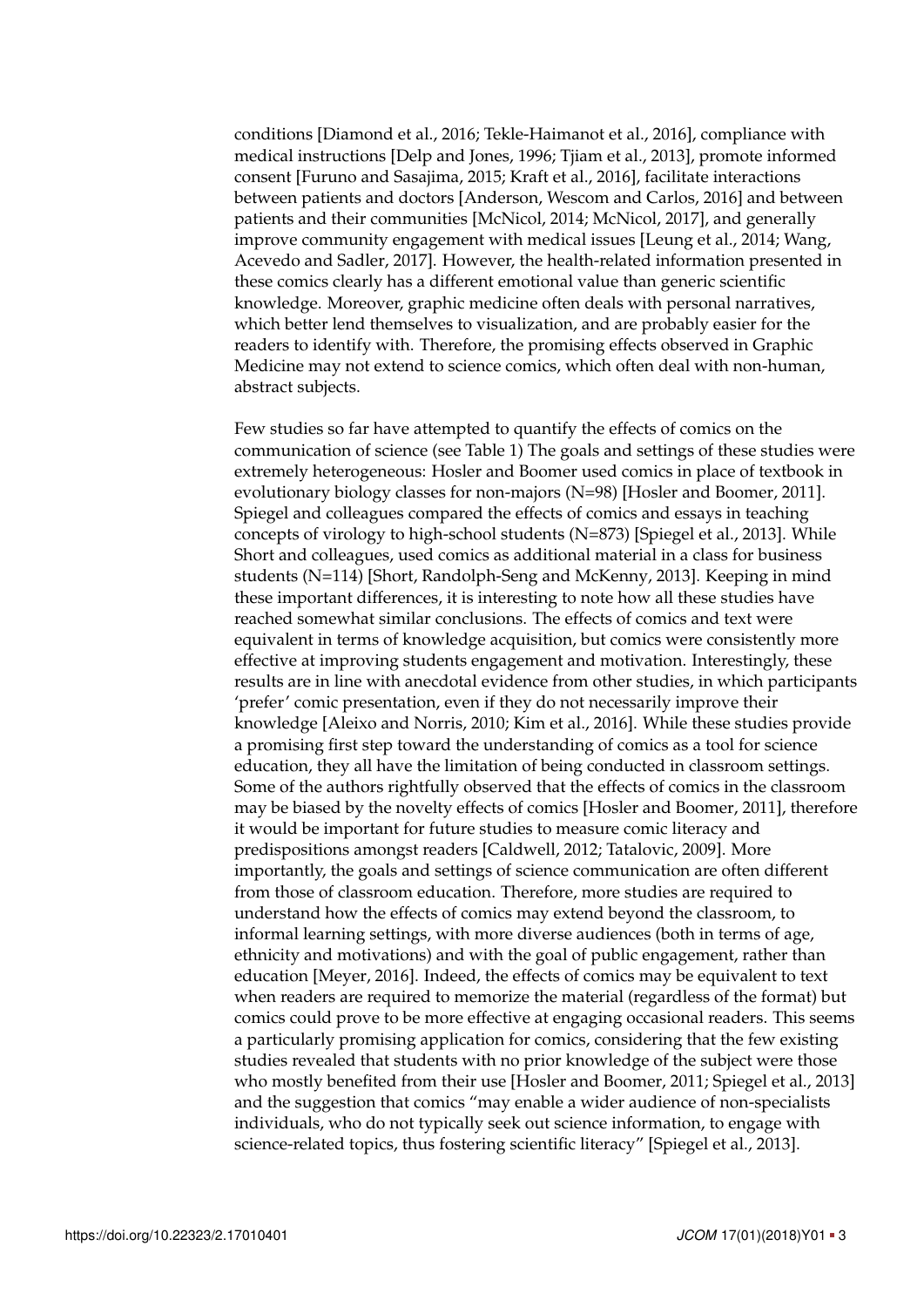Only two recent studies appear to have explicitly addressed the role of comics in science communication to the wider public. Amaral and colleagues collected feedback from 206 participants (age from 14 to 85 years old, 54.9% female) as part of a Portuguese governmental initiative aimed at improving public understanding of stem cell research [Amaral et al., [2015\]](#page-9-4). Unfortunately, the participation to the study was purely voluntary, therefore the sample was biased, and it involved exposure to a mixed repertoire of materials (including comics but also illustrated texts, newspaper articles and posters). Although it is difficult to draw any firm conclusions from such studies, it is interesting to note that comics were rated as the most effective material by 46% of participants (followed by illustrated texts 21.5%). Another empirical study was conduced by Lin and colleagues on 194 participants in the Taiwan region (age from 20 to 65 years old, 45% female), which investigated the effects of a comic book on knowledge and attitudes toward nanotechnologies [Lin et al., [2015\]](#page-13-9). The study found that comics were not significantly more effective than text at improving understanding and attitude (although they were just as effective as text) but "more comic readers (83%) were interested in using their assigned media to learn more about nanotechnology than the text readers (71%)". Once again, the study seems to confirm the potential of comics for promoting public engagement with science. However, it is important to note that the comic used was 109-pages long, while the text booklet was only 10-pages, and the information contained was reported to be similar but not identical. In fact, the authors explicitly state that the comic was designed with the goal to "contextualize" the scientific information with real-life scenarios, and they speculate that the effect of the comic may be linked to emotional factors such as interest and enjoyment, which have been previously highlighted as key factors in science learning [Falk, Storksdieck and Dierking, [2007;](#page-10-8) Lin, Hong and Huang, [2012\]](#page-12-7). Therefore, while these pioneering studies provide encouraging results, more rigorous experimental designs are required to establish the true effects of science comics.

Another important aspect that most of these studies failed to address is the extreme variability of styles and formats within comics. As previously mentioned, the term 'comics' has been used as an umbrella term to refer to a wide range of different formats, spanning from newspaper strips to long-form graphic novels. The advent of web comics, which incorporate motion, sound and interactive elements, complicates the matter even further, blurring the boundaries with animations and videogames [McCloud, [2000\]](#page-13-10). Given this heterogeneity it would be a mistake to draw general conclusions from the existing studies. In fact, most of the initial research in educational comics focused on short strips or single panel cartoons [Toledo, Yangco and Espinosa, [2014;](#page-15-4) Kaptan and ˙Izgi, [2014;](#page-12-2) Kim et al., [2016;](#page-12-4) Nagata, [1999;](#page-13-4) Naylor and Keogh, [1999\]](#page-13-5) and their results may be ascribed to the general effects of visualisation, rather than comics *per se*. On the other end of the spectrum, the results of studies comparing graphic novels with textbooks or essays [Spiegel et al., [2013;](#page-14-2) Hosler and Boomer, [2011;](#page-11-0) Lin et al., [2015;](#page-13-9) Short, Randolph-Seng and McKenny, [2013\]](#page-14-1) could be attributed to the narrative component of the graphic novel, compared to the expository structure of the textbook. Indeed, Hosler and Boomer express this concern when discussing their results: "Would embedding content in a prose story be as effective or is there something inherently motivating about comics that engage students?" [Hosler and Boomer, [2011\]](#page-11-0). In this regard, science comics may have more in common with other forms of visual narratives, such as animations and videogames, than single panel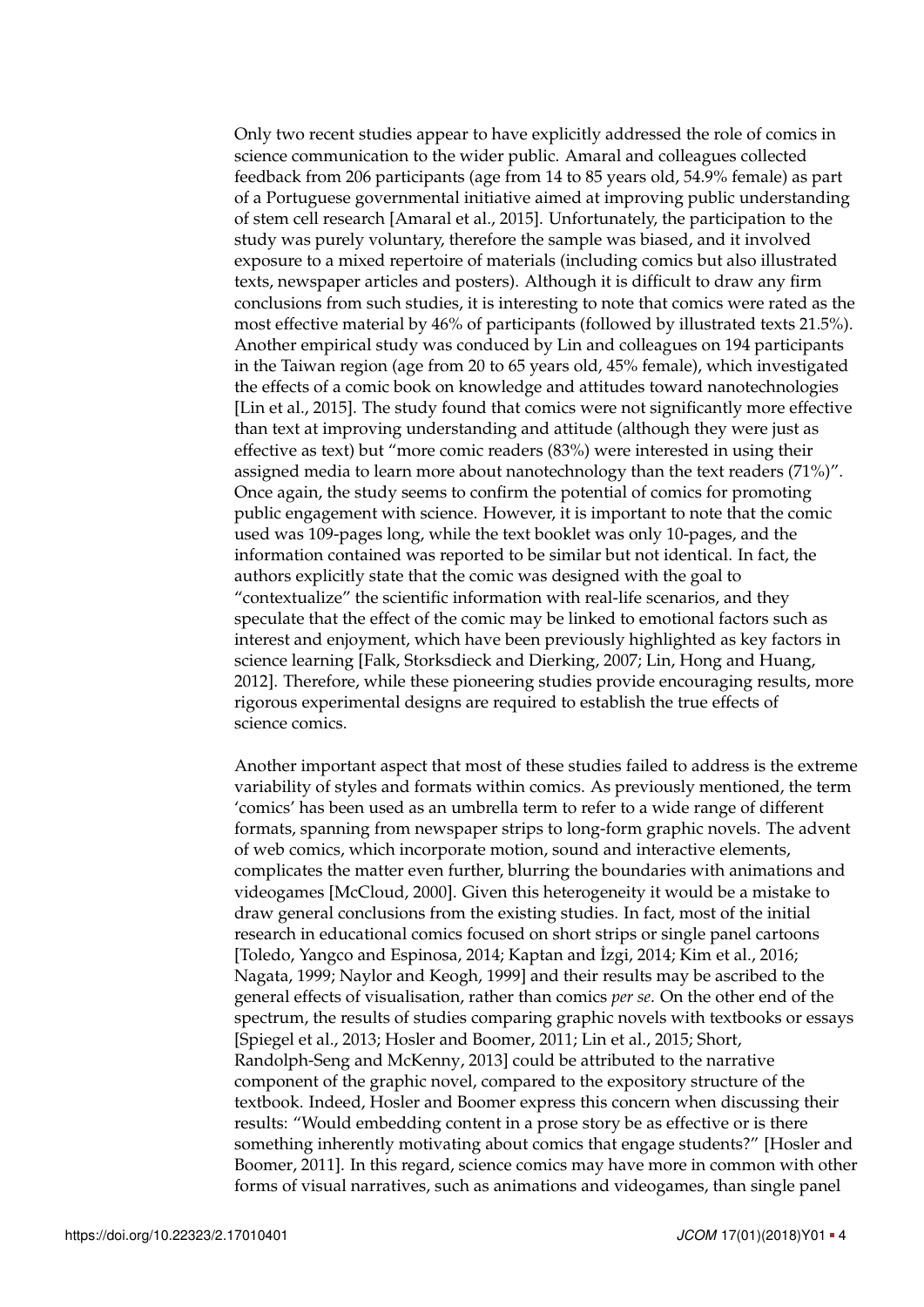cartoons and comic strips (which even when concerning scientific subjects often have the main goal of humour, rather than education or communication).

For all these reasons, instead of treating comics as a separate well-defined genre, it may be more productive for future studies to ask what strategies do comics and other visual narrative have in common? How can we use these tools more effectively in the field of science communication? Following this approach, the study of science comics could benefit from research in the field of education, cognitive psychology, information design and literary studies, which already explored some of the fundamental elements of visual narratives.

| Year | <b>Authors</b>             | # participants | Age      | Setting   | Format           | Control      | <b>Subject</b>       |
|------|----------------------------|----------------|----------|-----------|------------------|--------------|----------------------|
| 1999 | <b>Naylor and Keogh</b>    | 113            | ?        | public    | concept cartoons | <b>NA</b>    | general science      |
| 1999 | Nagata                     | 22             | ?        | classroom | manga strips     | <b>NA</b>    | biochemistry         |
| 2007 | <b>Weitkamp and Burnet</b> | 150            | $7 - 10$ | classroom | comic book       | <b>NA</b>    | chemistry            |
| 2011 | <b>Hosler and Boomer</b>   | 98             | ?        | classroom | comic book       | texbook      | biology              |
| 2013 | Short Et Al.               | $114 + 139$    | ?        | classroom | comic book       | texbook      | economics            |
| 2013 | Spiegel Et Al.             | 873            | avg 15.3 | classroom | comic book       | text essay   | virology             |
| 2014 | Espinosa                   | 78             | 14       | classroom | concept cartoons | <b>NA</b>    | enviromental science |
| 2014 | Kaptan and Izgi            | 60             | ?        | classroom | concept cartoons | <b>NA</b>    | general science      |
| 2015 | Amaral Et Al.              | 206            | 14-85    | public    | mixed            | <b>NA</b>    | stem cells           |
| 2015 | Lin and Lin                | 194            | 20-65    | public    | comic book       | text booklet | nanotechnologies     |
| 2016 | Kim Et Al.                 | 215            | $6 - 27$ | classroom | comic book       | no stimuli   | human anatomy        |

<span id="page-4-0"></span>**Table 1**. Empirical studies on science comics and relevant details.

### **Potential benefits of visual narratives**

### *Visual design*

Illustrations have always played an important role in scientific writing and communication. Over the centuries, early decorative illustrations evolved into highly formalized diagrams and data visualizations. These 'visual explanations' [Tufte, [1997\]](#page-15-8) evolved an elaborate vocabulary of marks and symbols [Tversky, [2011\]](#page-15-9) which reflect basic cognitive principles, such as space and events segmentation [Zacks, Tversky and Iyer, [2001\]](#page-16-0). Indeed, carefully designed scientific visualizations have been shown to improve both knowledge acquisition and problem solving skills [Carney and Levin, [2002;](#page-9-5) Kools et al., [2006;](#page-12-8) Levie and Lentz, [1982;](#page-12-9) Mayer and Gallini, [1990;](#page-13-2) Pastore, [2009\]](#page-14-9). However, when it comes to science communication, these visuals may not be particularly useful, as they often require high degrees of expertise in order to decipher the information contained. Visual narratives, such as comics, may offer a way to bridge this gap. Just like diagrams, info-graphics, and other forms of science visualizations, comics use words and pictures to convey information, however they also divide the information into panels [McCloud, [1994\]](#page-13-1) which can facilitate the reading experience and highlight important information, such as parts and processes [Mayer and Gallini, [1990\]](#page-13-2). Furthermore, comics not only break down the information into more digestible units but can also reassemble them into meaningful compositions, through the process that Thierry Groensteen defined as 'braiding (*tressage*)' [Groensteen, [2007\]](#page-11-1). Indeed, the content of each panel acquires its meaning not only from its text and visual content but also from the trans-linear relationships with the surrounding panels and the overall page composition. Therefore, just like diagrams, comics can be used to "combine assorted images of real objects into concocted universes, showing all at once what has never been together" [Tufte, [1997\]](#page-15-8). As summarized by comic scholar and educator Nick Sousanis: "the spatial interplay of sequential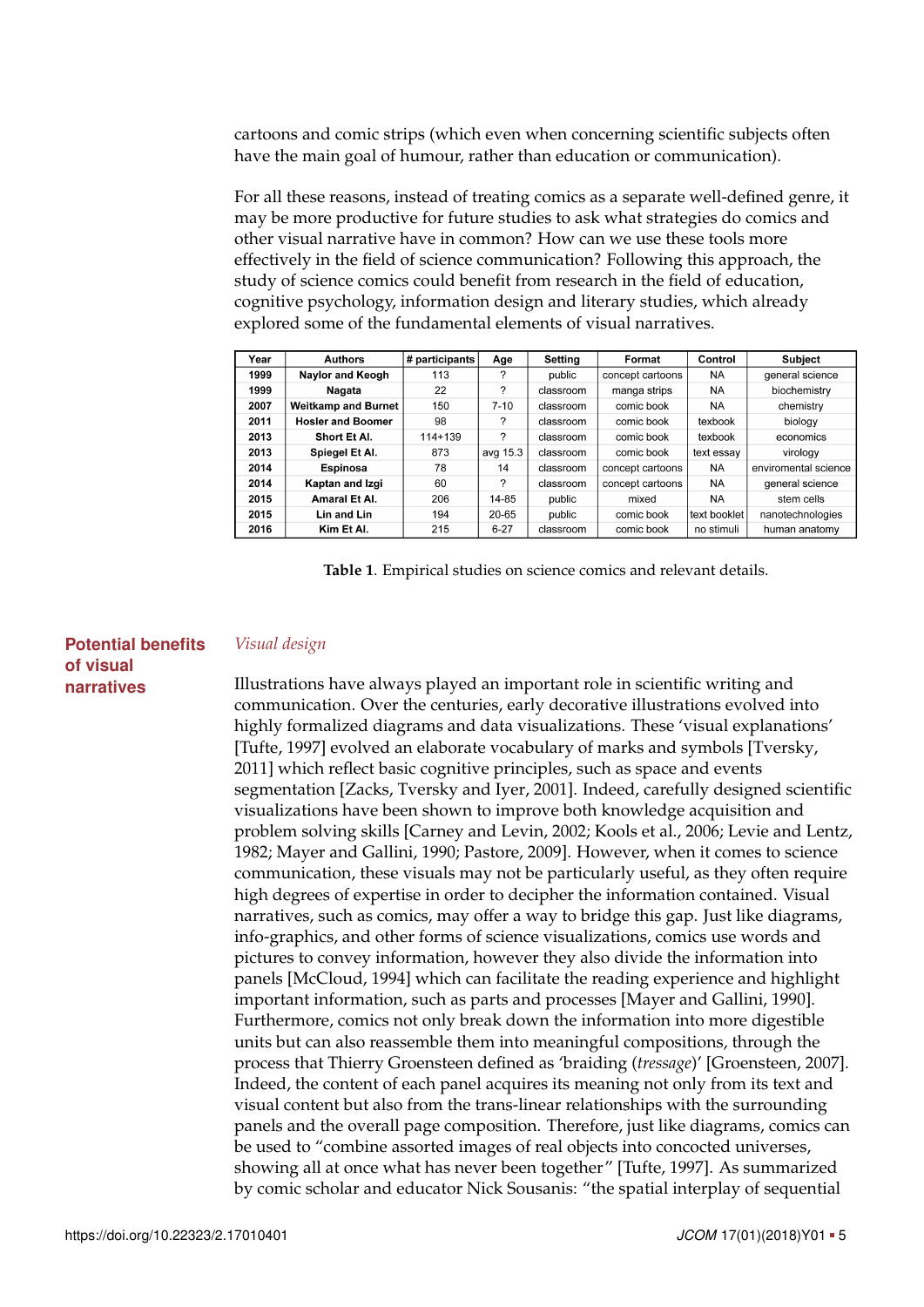and simultaneous, imbues comics with a dual nature — both tree-like, hierarchical and rhizomatic, interwoven in a single form" [Sousanis, [2015\]](#page-14-0). In other words, comics can be read linearly, panel by panel, but also lend themselves to non-linear explanations, encouraging the reader to constantly reassess earlier panels in the light of new information. Similarly, science often requires readers to make connections between multiple scales and domains of knowledge, not necessarily arranged in a hierarchical, linear order. In conclusion, while comics are often perceived as an easy and playful format, they may be exquisitely suited at presenting complex information in a rigorous yet accessible way. In this regard, it would be interesting to explore the application of comics patterns to data visualizations and other types of scientific visualization [Bach et al., [2016;](#page-9-6) Bach et al., [2017\]](#page-9-7).

However, besides the design of the individual panel or page, comics are often defined by the sequential relationship between panels, so much that after long deliberations Scott McCloud embraced Eisner's definition of 'sequential art' for the medium [Eisner, [1996;](#page-10-0) McCloud, [1994\]](#page-13-1). The storytelling component is what mostly distinguishes comics from other forms of science visualization, and their use should be informed by the extensive research in narrative communication.

### *Narratives and characters*

Storytelling is a universal form of communication which has been studied from several different perspectives [Chatman, [1980;](#page-9-8) Fisher, [1985;](#page-10-9) Gerrig, [1999;](#page-11-3) Oatley, [1999;](#page-14-10) Toolan, [1988\]](#page-15-10). Beyond the field of literary studies, in cognitive psychology narratives have been considered as a fundamental structure of knowledge [Bruner, [1986;](#page-9-9) Schank and Abelson, [1977\]](#page-14-11), a model for memory acquisition [Zacks et al., [2007\]](#page-16-1), a simulation of social experience [Mar and Oatley, [2008\]](#page-13-11) and a powerful tool of persuasion [Green and Brock, [2000\]](#page-11-4). In contrast to traditional persuasion models, which require active cognitive elaboration [Petty and Cacioppo, [1986\]](#page-14-12), narrative communication seems to rely on emotional mechanisms such as 'transportation' into fictional worlds [Gerrig, [1999;](#page-11-3) Green, [2004\]](#page-11-5) and identification with characters [Slater, [1997\]](#page-14-13). Therefore, narratives have been proposed as a useful tool to address sensitive subjects, which may otherwise resist cognitive elaboration because of conflicting beliefs and/or lack of interest amongst the audience [Avraamidou and Osborne, [2009;](#page-9-10) Mazzocco et al., [2010;](#page-13-12) Slater and Rouner, [2002\]](#page-14-14). Moreover, because their cause-effect structure, narratives are intrinsically easier to remember than expository arguments [Dahlstrom, [2014;](#page-10-10) Graesser, Olde and Klettke, [2002\]](#page-11-6) and the changes of beliefs induced by narratives appear to increase over time, the so-called 'sleeper effect' [Appel and Richter, [2007\]](#page-9-11). Finally, several studies show that these effects are resistant to various forms of manipulation [Appel and Richter, [2007;](#page-9-11) Green, [2004;](#page-11-5) Green and Brock, [2000\]](#page-11-4): unless the persuasive intent of a narrative is made explicit [Moyer-Gusé, [2008\]](#page-13-13) or the message is subjected to an active scrutiny [Marsh, Meade and Roediger, [2003\]](#page-13-14), narratives seem to be largely assimilated as 'facts' even when explicitly labelled as 'fiction' [Gerrig and Prentice, [1991;](#page-11-7) Gilbert, [1991;](#page-11-8) Green and Brock, [2000;](#page-11-4) Marsh, Meade and Roediger, [2003\]](#page-13-14), and the message they carry can have long-lasting effects on the beliefs and behaviours of the reader.

Despite this mounting evidence, narratives are still rarely employed in scientific communication, which usually prefers to adopt an impersonal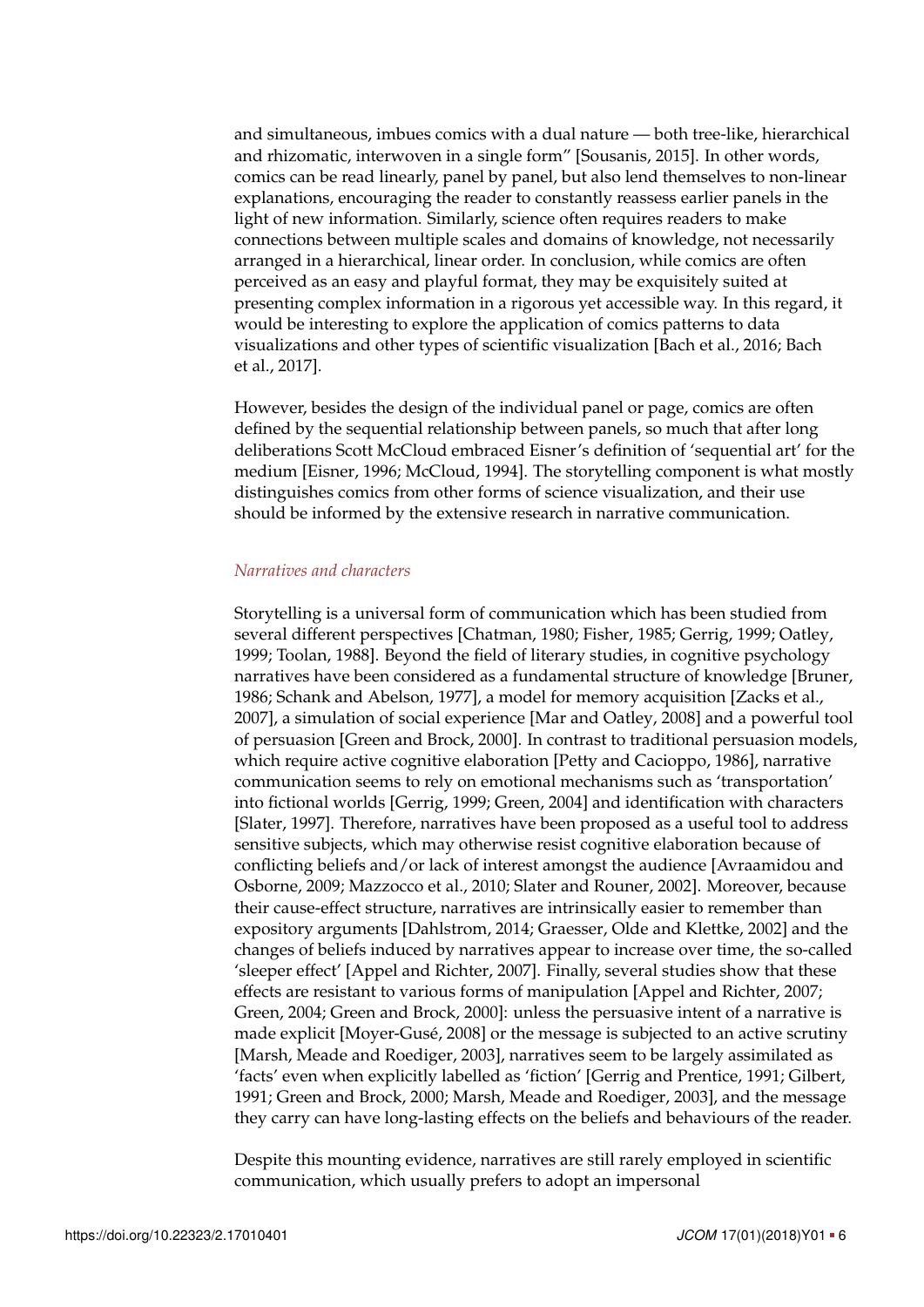expository/argumentative structure [Bruner, [1986;](#page-9-9) Norris et al., [2005;](#page-14-15) Wellington and Osborne, [2001\]](#page-15-11). This is due to social traditions [Ziman, [2002\]](#page-16-2) as well as ethical considerations, since the persuasive power of narratives can also lead to the spread of misinformation, with potentially harmful consequences [Dahlstrom and Ho, [2012\]](#page-10-11). Nonetheless, narrative explanations may be extremely valuable when it comes to communicating science to the general public [Negrete and Lartigue, [2004\]](#page-14-16). For example, when discussing issues of science policy or health communication, where personal and cultural values often prevent other forms of engagement [Dahlstrom, [2014\]](#page-10-10). Narratives may offer a way to overcome these barriers, by engaging readers on both a cognitive and affective level [Green and Brock, [2000;](#page-11-4) Hinyard and Kreuter, [2007\]](#page-11-9). Empirical research in this field remains scarce and the effects of narratives on health-related decision appear inconsistent [Winterbottom et al., [2008\]](#page-15-12), but these discrepancies may be partially accounted by the variability in the format and the structure of narratives [Dahlstrom, [2015;](#page-10-12) Nan et al., [2015\]](#page-13-15).

Once again, comics may be able to build upon this evidence, combining the effects of text narratives with those of scientific visualization. In this context it is important to distinguish between science comics that still rely heavily on the expository/argumentative structure of traditional scientific texts [Cunningham, [2013;](#page-10-13) Gonick, [1991;](#page-11-10) Hosler, [2011;](#page-11-11) Wicks, [2016\]](#page-15-13), and others which include more dynamic, character-driven narratives [Farinella and Roš, [2013;](#page-10-14) Hosler, [2000;](#page-11-12) Weitkamp and Burnet, [2007\]](#page-15-0). In light of existing research, it would be interesting for future studies to compare these different approaches and investigate how the benefits of narrative communication may extend to visual narratives. In particular, given the central role that characters play in literary narratives, the potential of comics to create relatable characters should be carefully considered. In *Understanding Comics* McCloud highlights how some of the most popular comic characters are extremely simplified (i.e. 'cartoony') and to some extremes anthropomorphic animals or objects [McCloud, [1994\]](#page-13-1). McCloud argues that one of the reasons behind the popularity of these characters is that they exploit our innate *pareidolia* and allow a broader audience to identify with their stories, possibly increasing narrative transportation [Green and Brock, [2000\]](#page-11-4), regardless of gender, age or ethnicity. This theory remains yet untested, but if confirmed could have important implications for the way we choose to visualize scientific information. The use of cartoon characters may enable readers to engage with subjects which are otherwise perceived as too abstract and detached from everyday life. This approach seems particularly promising in the light of findings [Hosler and Boomer, [2011;](#page-11-0) Spiegel et al., [2013\]](#page-14-2) which suggested that comics are more effective at engaging readers that do not perceive themselves as having a 'science identity'. Fictional characters who do not conform with the current stereotype of scientists portrayed in films and other mediums [Kirby, [2011\]](#page-12-10) may allow comics to reach broader and more diverse audiences, who do not necessarily engage with other forms of science communication.

### *Metaphors*

One final aspect, common to many visual narratives, is the frequent use of metaphors. Far from being a mere literary device, metaphors have been recognized as an important cognitive tool, that allows us understand and interact with the world around us [Lakoff and Johnson, [1980;](#page-12-11) Gentner, [1983;](#page-11-13) Giora, [1999;](#page-11-14) Bowdle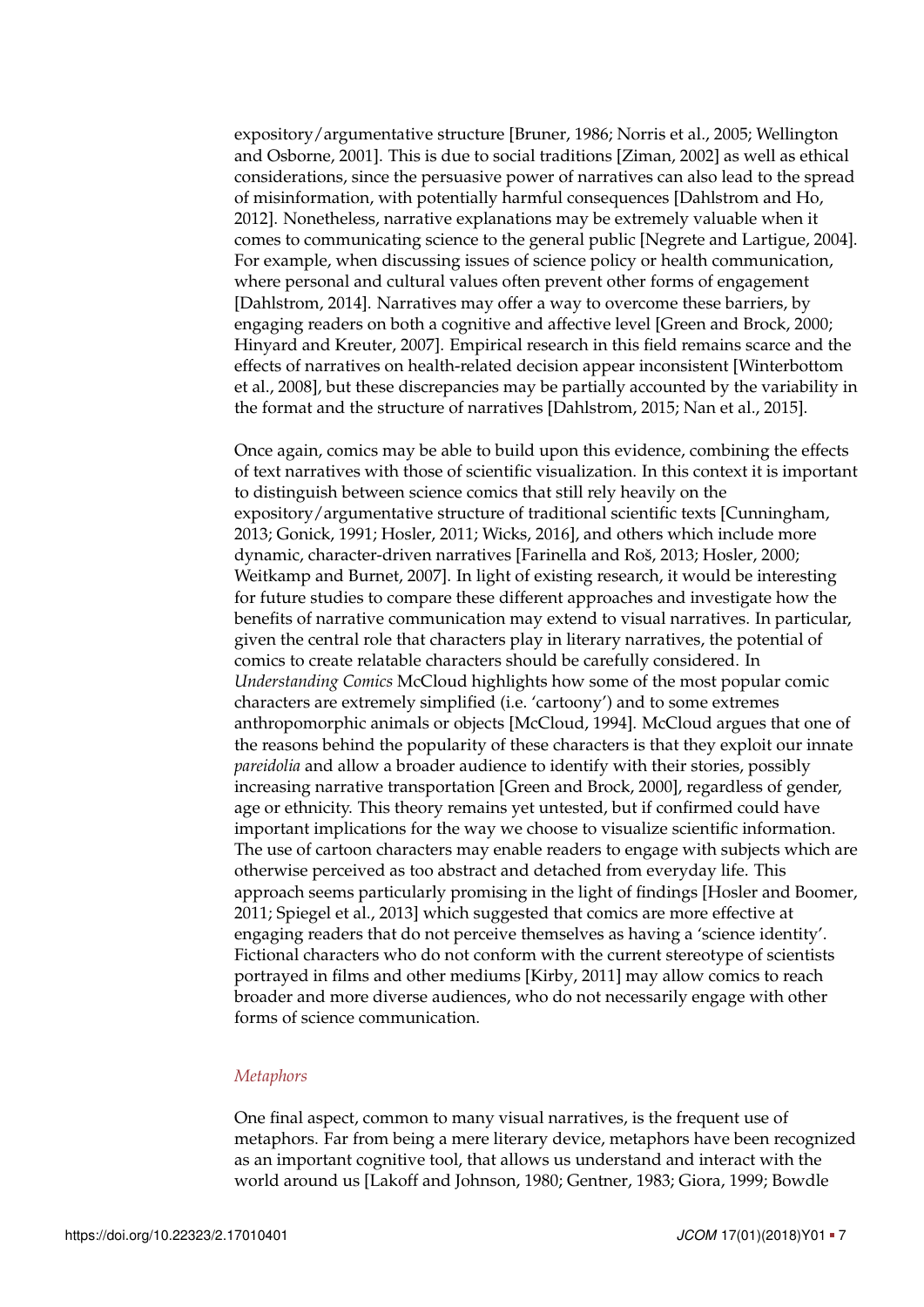and Gentner, [2005\]](#page-9-12). As such, metaphors have been shown to be central in guiding scientific research [Brown, [2003;](#page-9-13) Hoffman, [1980;](#page-11-15) Leatherdale, [1974\]](#page-12-12) and shaping the way scientists think and manipulate their object of study [Keller, [2009;](#page-12-13) Gentner and Grudin, [1985\]](#page-11-16). Metaphorical thinking can also play an important role in scientific education and communication [Collins and Gentner, [1983;](#page-9-14) Gentner and Gentner, [1982\]](#page-11-17), providing mental models for invisible entities (e.g. the flow of electricity as the flow of water). Therefore, when writing about science for a general audience, metaphors can be useful to establish a common ground and allow readers to use their own domains of knowledge to approach new abstract concepts. However, the improper use of metaphors can also have counterproductive effects on our attitudes and behaviours toward science. For example, in health communication the choice of metaphors can have repercussions on the way we think of diseases [Sontag, [2001\]](#page-14-17) and engage with preventive behaviour [Hauser and Schwarz, [2014\]](#page-11-18). Similarly, metaphoric framing has been shown to affect attitudes toward climate change [Flusberg, Matlock and Thibodeau, [2017\]](#page-10-15).

This line of research could be particularly fruitful for comics, which have been described as an intrinsically metaphoric medium [Wolk, [2007\]](#page-15-14). Because everything is filtered through the eyes of the artist, comics and animations constantly require the reader to actively interpret their content. Even in more 'realistic' comics nothing is meant literally. Starting with the balloon, which has to be interpreted as speech, everything in a comic is essentially a metaphor or a symbol for real world entities [McCloud, [1994;](#page-13-1) Sousanis, [2015\]](#page-14-0). For this reason, comics and other visual narratives are able to seamlessly blend metaphors and explanations, without interrupting the flow of narration, which risks to disrupt transportation [Green and Brock, [2000\]](#page-11-4). Therefore, one of the main benefits of comics in science communication could be the mapping of abstract scientific concepts on to everyday objects and experiences, helping the public to engage with the material at a more personal level. At the same time, it is also important to consider the potential downsides of metaphoric framing [Hauser and Schwarz, [2014\]](#page-11-18) and the risk of metaphors overextension [Baake, [2003;](#page-9-15) Leydesdorff and Hellsten, [2005\]](#page-12-14).

**Conclusions** The research reviewed here strongly suggests that comics have great potential for engaging wide and diverse audiences with STEM subjects. However, carefully designed empirical studies are required to understand the full effects of comics on learning, engagement and attitude toward science. Until now the creation and study of science comics has been driven by the intuition of few individual scientists, artists and educators (see Collver and Weitkamp, in this same issue), who often also use the material in their own practice. These pioneering efforts are commendable but their quality is extremely variable and the analysis of the results may lack objectivity. Moreover, existing studies have focused excessively on stereotypical perceptions of comics, such as their 'humorous' nature and their appeal to children (partly because many studies were conducted in the classroom). While interesting, this approach ignores the rich and diverse tradition of comics of the past 30 years, which have adopted a wide variety of registers and styles and successfully engaged audiences of all ages. Therefore, one of the main appeals of science comics is the potential to engage audiences who are currently underserved by other channels of science communication. With these considerations in mind, instead of treating comics as a unified genre, future research should aim to distil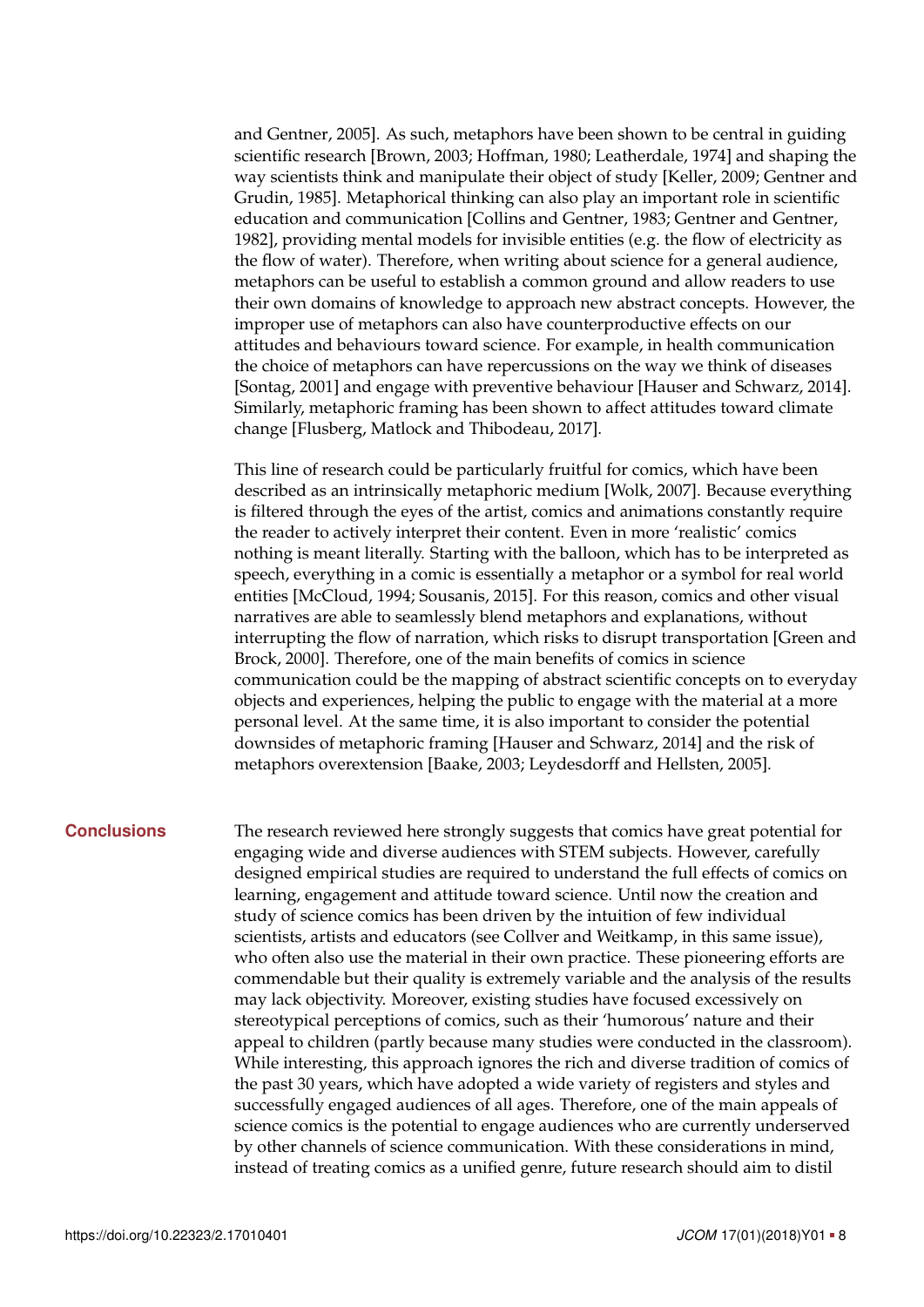the fundamental components of visual narratives, and explore how each of them can benefit the communication of science. Three lines of investigation seem particularly promising:

- **Visual research.** The comic page offers almost endless design possibilities, and many authors have praised the ability of comics to organise information in innovative ways [McCloud, [2000;](#page-13-10) Sousanis, [2015\]](#page-14-0). At the same time, a rich tradition of visual design already exists in the field of scientific visualization and illustration [Tufte, [1997;](#page-15-8) Tversky, [2014\]](#page-15-15). In order to facilitate the adoption of comics as a tool for science visualization, it is important to draw connections between these two fields. How can comics incorporate and elaborate the marks and symbols of scientific visualizations? Which strategies are unique to comics and how can they be benefit the communication of science?
- **Narrative research.** Few of the existing studies explicitly address the role of storytelling in science comics, which has been often highlighted as a defining feature of the medium [McCloud, [1994;](#page-13-1) Wolk, [2007\]](#page-15-14). Given that narratives are also powerful tools of engagement and persuasion [Green and Brock, [2000\]](#page-11-4) future studies on educational comics should compare the effects of comic books and graphic novels with equivalent text narratives, and explore the differences between visual narratives and visual explanations. On a related note, it is important to consider the role of fictional characters and the use of anthropomorphism in comics, which may facilitate readers engagement with scientific subjects but also potentially promote a false sense of understanding [Epley, Waytz and Cacioppo, [2007\]](#page-10-16).
- **Metaphoric research.** Comics make extensive use of symbols and metaphors [Wolk, [2007\]](#page-15-14) especially in character design [McCloud, [1994\]](#page-13-1). At the same time, metaphors also play a major role in scientific research and communication [Brown, [2003\]](#page-9-13), especially when dealing with abstract concepts outside of our sensory experience [Lakoff and Johnson, [1980\]](#page-12-11). Despite the potential downsides, such as distortion, simplification and overextension, the role of visual metaphors in making abstract scientific concepts more relatable to the wider public deserves further consideration [Baake, [2003\]](#page-9-15). What are the advantages/disadvantages of visual metaphors in science comics? What constitutes a 'useful' visual metaphor in science communication?

Finally, it would be interesting to compare different types of visual narratives. In particular, comics and animations are often associated in popular culture but they probably rely on different cognitive mechanisms. Animations are a passive medium, in which the flow of information is not controlled by the receiver and this may be a disadvantage from an educational perspective [Tversky, Morrison and Betrancourt, [2002;](#page-15-16) Yang, [2008\]](#page-15-17). Only a recent study directly compared comics and animation as medical informational aids, finding that animated videos (or slideshows with voice-over narration) are more effective than comics in explaining medical practices, although both were more effective than text alone [Kraft et al., [2016\]](#page-12-5). More studies of this kind will be required in order to determine which visual strategies are more effective, on which topics and for which audiences. Integrating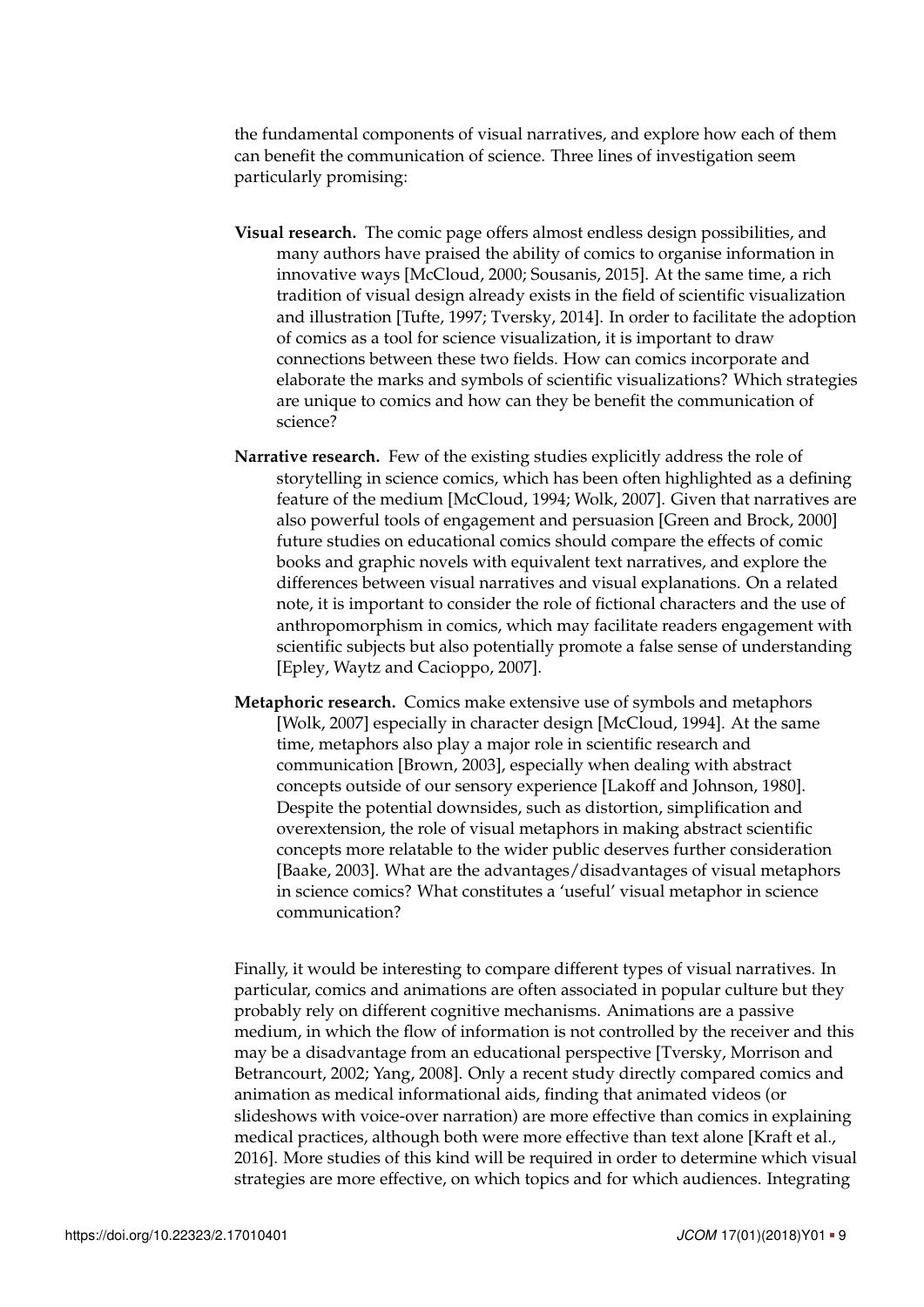<span id="page-9-0"></span>this kind of empirical evidence with the insights of visual communicators, educators and cognitive scientists will facilitate the creation and adoption of comics for science communication, allowing the emerging field of 'graphic science' to reach its full potential.

- <span id="page-9-15"></span><span id="page-9-14"></span><span id="page-9-13"></span><span id="page-9-12"></span><span id="page-9-11"></span><span id="page-9-10"></span><span id="page-9-9"></span><span id="page-9-8"></span><span id="page-9-7"></span><span id="page-9-6"></span><span id="page-9-5"></span><span id="page-9-4"></span><span id="page-9-3"></span><span id="page-9-2"></span><span id="page-9-1"></span>**References** Aleixo, P. and Norris, C. (2010). 'The Comic Book Textbook'. *Education and Health* 28 (4), pp. 72–74.
	- Amaral, S. V., Forte, T., Ramalho-Santos, J. and Cruz, M. T. G. da (2015). 'I Want More and Better Cells! – An Outreach Project about Stem Cells and Its Impact on the General Population'. *PLOS ONE* 10 (7). Ed. by F. de Castro, e0133753. <https://doi.org/10.1371/journal.pone.0133753>.
	- Anderson, P. F., Wescom, E. and Carlos, R. C. (2016). 'Difficult Doctors, Difficult Patients: Building Empathy'. *Journal of the American College of Radiology* 13 (12), pp. 1590–1598. <https://doi.org/10.1016/j.jacr.2016.09.015>.
	- Appel, M. and Richter, T. (2007). 'Persuasive Effects of Fictional Narratives Increase Over Time'. *Media Psychology* 10 (1), pp. 113–134. URL: <http://www.tandfonline.com/doi/abs/10.1080/15213260701301194>.
	- Avraamidou, L. and Osborne, J. (2009). 'The Role of Narrative in Communicating Science'. *International Journal of Science Education* 31 (12), pp. 1683–1707. <https://doi.org/10.1080/09500690802380695>.
	- Baake, K. (2003). Metaphor and knowledge: The challenges of writing science. SUNY Series, Studies in Scientific and Technical Communication. U.S.A.: State University of New York Press.
	- Bach, B., Kerracher, N., Hall, K. W., Carpendale, S., Kennedy, J. and Riche, N. H. (2016). 'Telling Stories about Dynamic Networks with Graph Comics'. In: *Proceedings of the 2016 CHI Conference on Human Factors in Computing Systems – CHI '16*, pp. 3670–3682. <https://doi.org/10.1145/2858036.2858387>.
	- Bach, B., Riche, N. H., Carpendale, S. and Pfister, H. (2017). 'The Emerging Genre of Data Comics'. *IEEE Computer Graphics and Applications* 37 (3), pp. 6–13. <https://doi.org/10.1109/mcg.2017.33>.
	- Bowdle, B. F. and Gentner, D. (2005). 'The Career of Metaphor'. *Psychological Review* 112 (1), pp. 193–216. <https://doi.org/10.1037/0033-295x.112.1.193>.
	- Brown, T. L. (2003). Making Truth: Metaphor in Science. U.S.A.: University of Illinois Press.
	- Bruner, J. (1986). Actual Minds, Possible Worlds. Cambridge, MA, U.S.A.: Harvard University Press.
	- Caldwell, J. (2012). 'Information comics: An overview'. In: *2012 IEEE International Professional Communication Conference*, pp. 1–7. <https://doi.org/10.1109/ipcc.2012.6408645>.
	- Carney, R. N. and Levin, J. R. (2002). *Educational Psychology Review* 14 (1), pp. 5–26. <https://doi.org/10.1023/a:1013176309260>.
	- Chatman, S. (1980). Story and Discourse: Narrative Structure in Fiction and Film. Ithaca, NY, U.S.A.: Cornell University Press.
	- Cohn, N. (2013). The Visual Language of Comics : Introduction to the Structure and Cognition of Sequential Images. London, U.K.; New York, U.S.A.: Bloomsbury Academic. <https://doi.org/10.5040/9781472542175.ch-006>.
	- Collins, A. and Gentner, D. (1983). Multiple Models of Evaporation Processes. (No. BBN-5503). Cambridge, MA, U.S.A.: Bolt Beranek and Newman. URL: <http://www.dtic.mil/docs/citations/ADA136828>.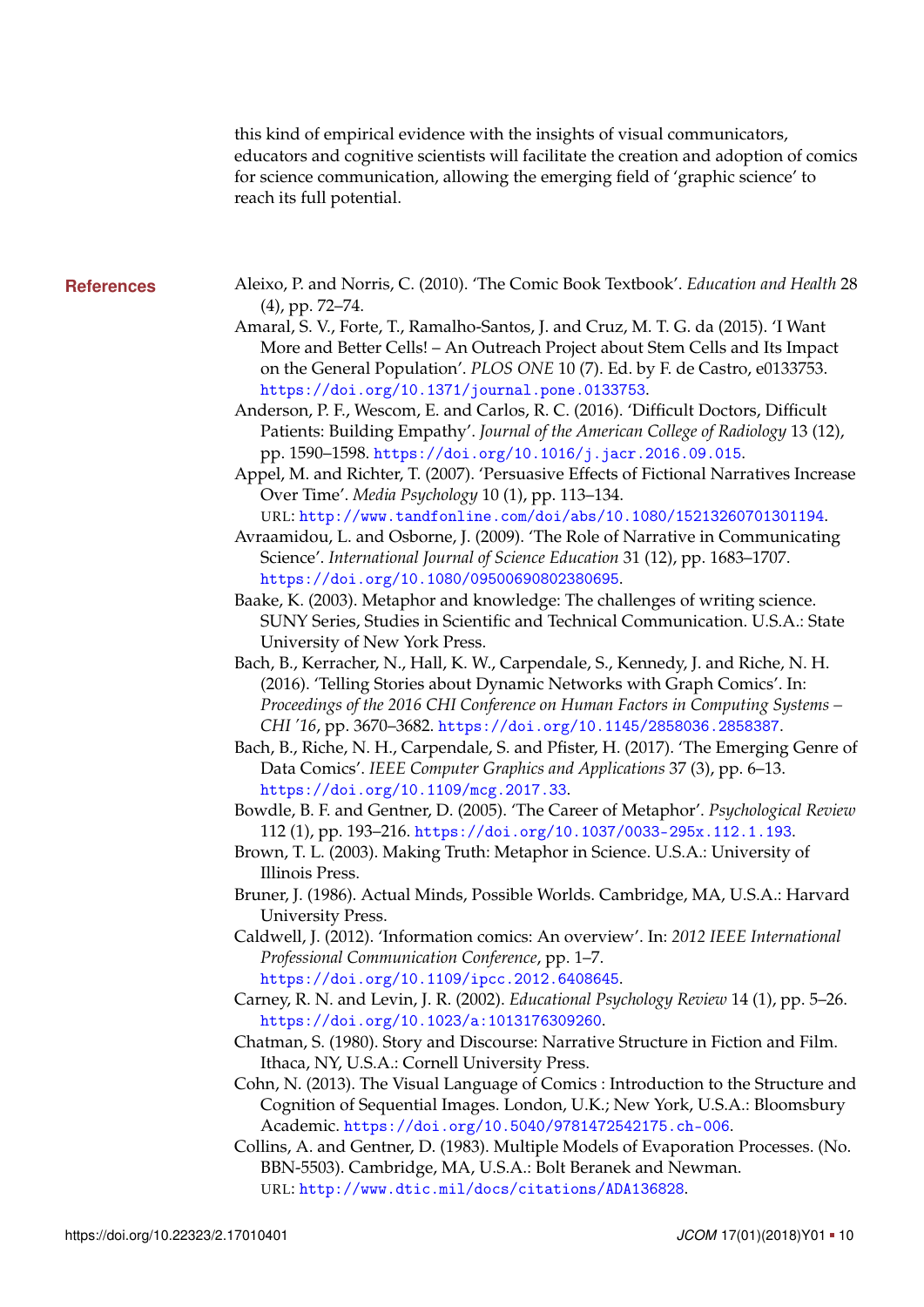- <span id="page-10-2"></span>Crawford, P. (2004). 'A Novel Approach: Using Graphic Novels to Attract Reluctant Readers and Promote Literacy'. *Library Media Connection* 22 (5), p. 26.
- <span id="page-10-13"></span>Cunningham, D. (2013). Science Tales: Lies, Hoaxes and Scams. U.S.A. and Canada: Myriad Editions.
- <span id="page-10-4"></span>Czerwiec, M. K., Czerwiec, M., Williams, I., Squier, S. M., Green, M. J., Myers, K. R. and Smith, S. T. (2015). Graphic Medicine Manifesto. U.S.A.: Pennsylvania State University Press.
- <span id="page-10-10"></span>Dahlstrom, M. F. (2014). 'Using narratives and storytelling to communicate science with nonexpert audiences'. *Proceedings of the National Academy of Sciences* 111 (Supplement 4), pp. 13614–13620. <https://doi.org/10.1073/pnas.1320645111>.
- <span id="page-10-12"></span>— (2015). 'The Moderating Influence of Narrative Causality as an Untapped Pool of Variance for Narrative Persuasion'. *Communication Research* 42 (6), pp. 779–795. <https://doi.org/10.1177/0093650213487374>.
- <span id="page-10-11"></span>Dahlstrom, M. F. and Ho, S. S. (2012). 'Ethical Considerations of Using Narrative to Communicate Science'. *Science Communication* 34 (5), pp. 592–617. <https://doi.org/10.1177/1075547012454597>.
- <span id="page-10-6"></span>Delp, C. and Jones, J. (1996). 'Communicating Information to Patients: The Use of Cartoon Illustrations to Improve Comprehension of Instructions'. *Academic Emergency Medicine* 3 (3), pp. 264–270. <https://doi.org/10.1111/j.1553-2712.1996.tb03431.x>.
- <span id="page-10-5"></span>Diamond, J., McQuillan, J., Spiegel, A. N., Hill, P. W., Smith, R., West, J. and Wood, C. (2016). 'Viruses, Vaccines and the Public'. *Museums & Social Issues* 11 (1), pp. 9–16. <https://doi.org/10.1080/15596893.2016.1131099>.
- <span id="page-10-1"></span>Eilam, B. and Poyas, Y. (2010). 'External Visual Representations in Science Learning: The case of relations among system components'. *International Journal of Science Education* 32 (17), pp. 2335–2366.

<https://doi.org/10.1080/09500690903503096>.

- <span id="page-10-0"></span>Eisner, W. (1996). Graphic Storytelling and Visual Narrative. U.S.A.: W. W. Norton & Company.
- <span id="page-10-16"></span>Epley, N., Waytz, A. and Cacioppo, J. T. (2007). 'On seeing human: A three-factor theory of anthropomorphism'. *Psychological Review* 114 (4), pp. 864–886. <https://doi.org/10.1037/0033-295x.114.4.864>.
- <span id="page-10-8"></span>Falk, J. H., Storksdieck, M. and Dierking, L. D. (2007). 'Investigating public science interest and understanding: evidence for the importance of free-choice learning'. *Public Understanding of Science* 16 (4), pp. 455–469. <https://doi.org/10.1177/0963662506064240>.
- <span id="page-10-14"></span>Farinella, M. and Roš, H. (2013). Neurocomic. U.K.: Nobrow Limited.
- <span id="page-10-9"></span>Fisher, W. R. (1985). 'The Narrative Paradigm: In the Beginning'. *Journal of Communication* 35 (4), pp. 74–89.

<https://doi.org/10.1111/j.1460-2466.1985.tb02974.x>.

- <span id="page-10-15"></span>Flusberg, S. J., Matlock, T. and Thibodeau, P. H. (2017). 'Metaphors for the War (or Race) against Climate Change'. *Environmental Communication* 11 (6), pp. 769–783. <https://doi.org/10.1080/17524032.2017.1289111>.
- <span id="page-10-3"></span>Frey, N. and Fisher, D. B. (2008). Teaching Visual Literacy: Using Comic Books, Graphic Novels, Anime, Cartoons, and More to Develop Comprehension and Thinking Skills. Thousand Oaks, CA, U.S.A.: Corwin.
- <span id="page-10-7"></span>Furuno, Y. and Sasajima, H. (2015). 'Medical Comics as Tools to Aid in Obtaining Informed Consent for Stroke Care'. *Medicine* 94 (26), e1077. <https://doi.org/10.1097/md.0000000000001077>.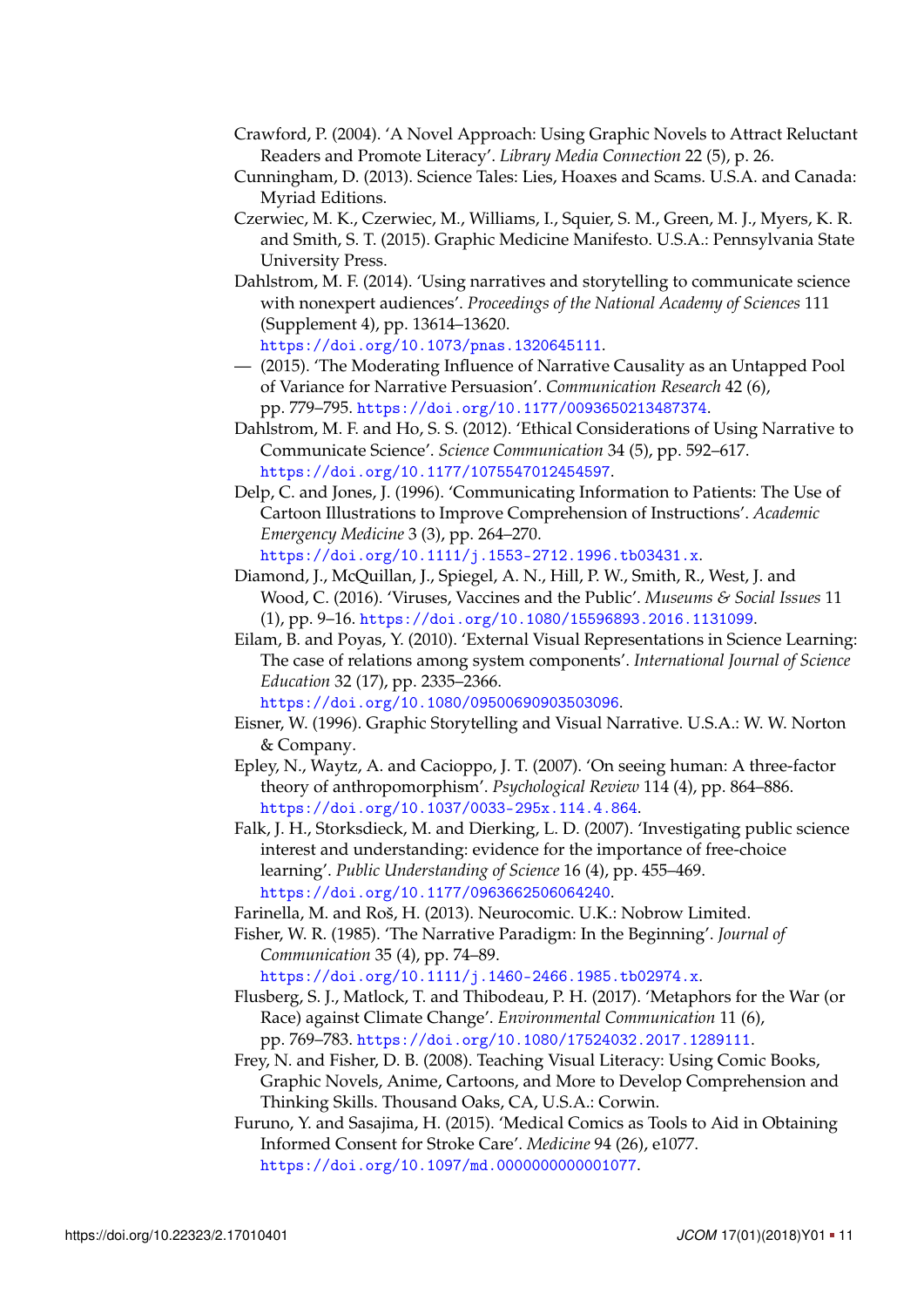- <span id="page-11-13"></span>Gentner, D. (1983). 'Structure-Mapping: A Theoretical Framework for Analogy'. *Cognitive Science* 7 (2), pp. 155–170. [https://doi.org/10.1207/s15516709cog0702\\_3](https://doi.org/10.1207/s15516709cog0702_3).
- <span id="page-11-17"></span>Gentner, D. and Gentner, D. R. (1982). 'Flowing Waters or Teeming Crowds: Mental Models of Electricity'. In: Mental Models. Ed. by D. Gentner and A. L. Stevens. Lawrence Erlbaum Associates, pp. 99–129. URL: <http://www.dtic.mil/docs/citations/ADA115300>.
- <span id="page-11-16"></span>Gentner, D. and Grudin, J. (1985). 'The evolution of mental metaphors in psychology: A 90-year retrospective'. *American Psychologist* 40 (2), pp. 181–192. <https://doi.org/10.1037/0003-066x.40.2.181>.
- <span id="page-11-3"></span>Gerrig, R. (1999). Experiencing Narrative Worlds: On the Psychological Activities of Reading. U.S.A.: Westview Press.
- <span id="page-11-7"></span>Gerrig, R. J. and Prentice, D. A. (1991). 'The Representation of Fictional Information'. *Psychological Science* 2 (5), pp. 336–340. <https://doi.org/10.1111/j.1467-9280.1991.tb00162.x>.
- <span id="page-11-8"></span>Gilbert, D. T. (1991). 'How mental systems believe'. *American Psychologist* 46 (2), pp. 107–119. <https://doi.org/10.1037/0003-066x.46.2.107>.
- <span id="page-11-14"></span>Giora, R. (1999). 'On the priority of salient meanings: Studies of literal and figurative language'. *Journal of Pragmatics* 31 (7), pp. 919–929. [https://doi.org/10.1016/s0378-2166\(98\)00100-3](https://doi.org/10.1016/s0378-2166(98)00100-3).
- <span id="page-11-10"></span>Gonick, L. (1991). Cartoon Guide to Genetics. U.S.A.: Harper Collins.
- <span id="page-11-6"></span>Graesser, A. C., Olde, B. and Klettke, B. (2002). 'How does the mind construct and represent stories?' In: Narrative impact: Social and cognitive foundations. Mahwah, NJ, U.S.A.: Lawrence Erlbaum Associates Publishers, pp. 229–262.
- <span id="page-11-2"></span>Green, M. J. and Myers, K. R. (2010). 'Graphic medicine: use of comics in medical education and patient care'. *BMJ* 340, p. c863. <https://doi.org/10.1136/bmj.c863>.
- <span id="page-11-5"></span>Green, M. C. (2004). 'Transportation Into Narrative Worlds: The Role of Prior Knowledge and Perceived Realism'. *Discourse Processes* 38 (2), pp. 247–266. [https://doi.org/10.1207/s15326950dp3802\\_5](https://doi.org/10.1207/s15326950dp3802_5).
- <span id="page-11-4"></span>Green, M. C. and Brock, T. C. (2000). 'The role of transportation in the persuasiveness of public narratives'. *Journal of Personality and Social Psychology* 79 (5), pp. 701–721. <https://doi.org/10.1037/0022-3514.79.5.701>.
- <span id="page-11-1"></span>Groensteen, T. (2007). The System of Comics. U.S.A.: Univ. Press of Mississippi.
- <span id="page-11-18"></span>Hauser, D. J. and Schwarz, N. (2014). 'The War on Prevention: bellicose cancer metaphors hurt (some) prevention intentions'. *Personality and Social Psychology Bulletin* 41 (1), pp. 66–77. <https://doi.org/10.1177/0146167214557006>.
- <span id="page-11-9"></span>Hinyard, L. J. and Kreuter, M. W. (2007). 'Using Narrative Communication as a Tool for Health Behavior Change: A Conceptual, Theoretical, and Empirical Overview'. *Health Education & Behavior* 34 (5), pp. 777–792. <https://doi.org/10.1177/1090198106291963>.
- <span id="page-11-15"></span>Hoffman, R. R. (1980). 'Metaphor in science'. In: Cognition and Figurative Language. Hillsdale, NJ, U.S.A.: Erlbaum, pp. 393–423.
- <span id="page-11-12"></span>Hosler, J. (2000). Clan Apis. U.S.A.: Active Synapse.
- <span id="page-11-11"></span>— (2011). Evolution: The Story of Life on Earth. U.S.A.: Farrar, Straus and Giroux.
- <span id="page-11-0"></span>Hosler, J. and Boomer, K. B. (2011). 'Are Comic Books an Effective Way to Engage Nonmajors in Learning and Appreciating Science?' *CBE — Life Sciences Education* 10 (3), pp. 309–317. <https://doi.org/10.1187/cbe.10-07-0090>.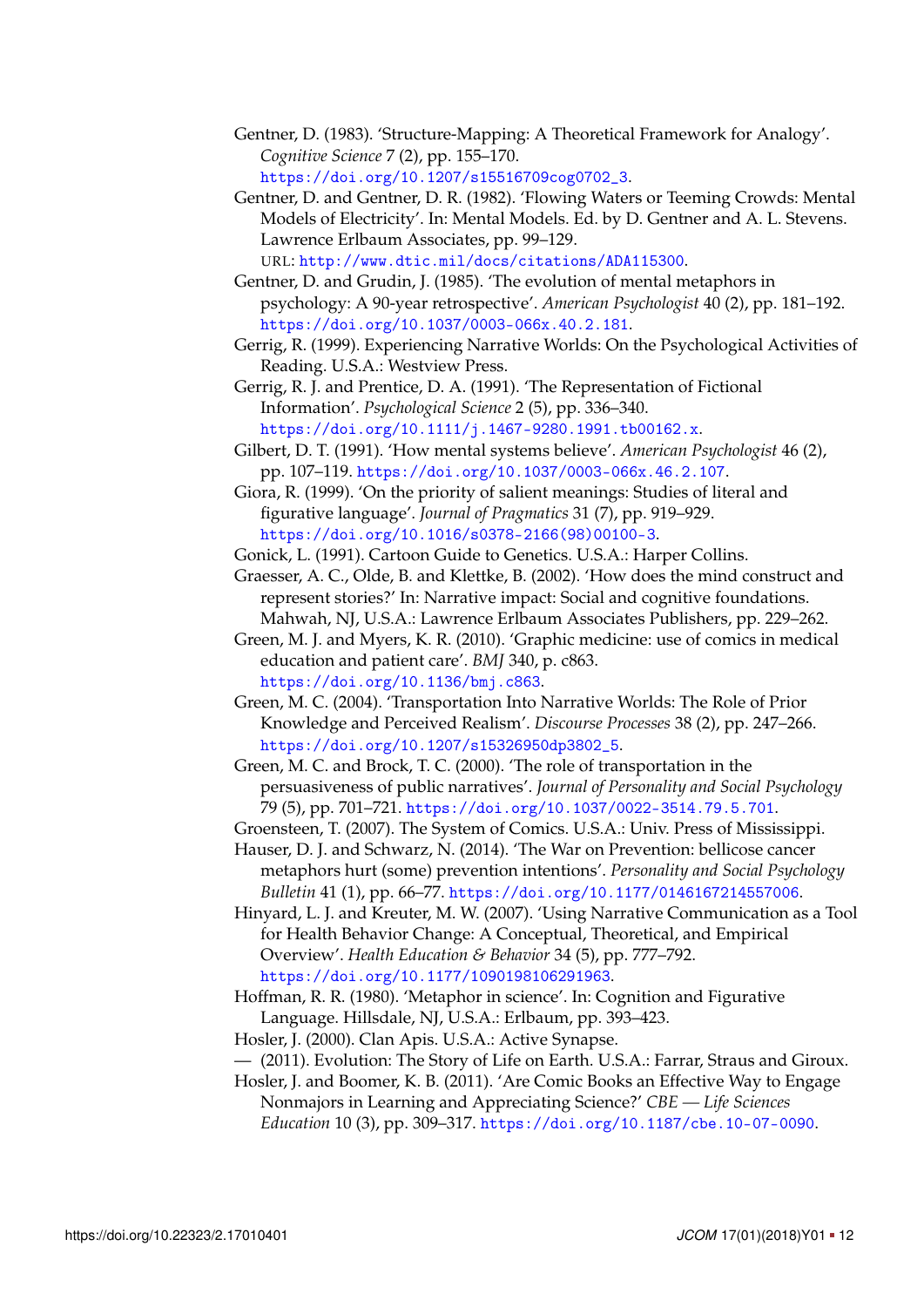- <span id="page-12-0"></span>Jee, B. D. and Anggoro, F. K. (2012). 'Comic Cognition: Exploring the Potential Cognitive Impacts of Science Comics'. *Journal of Cognitive Education and Psychology* 11 (2), pp. 196–208. <https://doi.org/10.1891/1945-8959.11.2.196>.
- <span id="page-12-2"></span>Kaptan, F. and İzgi, Ümit (2014). 'The Effect of Use Concept Cartoons Attitudes of First Grade Elementary Students towards Science and Technology Course'. *Procedia — Social and Behavioral Sciences* 116, pp. 2307–2311. <https://doi.org/10.1016/j.sbspro.2014.01.564>.
- <span id="page-12-13"></span>Keller, E. F. (2009). Making Sense of Life: Explaining Biological Development with Models, Metaphors, and Machines. U.S.A.: Harvard University Press.
- <span id="page-12-3"></span>Kennepohl, D. and Roesky, H. W. (2008). 'Drawing Attention with Chemistry Cartoons'. *Journal of Chemical Education* 85 (10), p. 1355. <https://doi.org/10.1021/ed085p1355>.
- <span id="page-12-4"></span>Kim, J., Chung, M. S., Jang, H. G. and Chung, B. S. (2016). 'The use of educational comics in learning anatomy among multiple student groups'. *Anatomical Sciences Education* 10 (1), pp. 79–86. <https://doi.org/10.1002/ase.1619>.
- <span id="page-12-10"></span>Kirby, D. A. (2011). Lab Coats in Hollywood. Cambridge MA, U.S.A.: MIT Press. URL: <https://mitpress.mit.edu/books/lab-coats-hollywood>.
- <span id="page-12-8"></span>Kools, M., van de Wiel, M. W. J., Ruiter, R. A. C. and Kok, G. (2006). 'Pictures and text in instructions for medical devices: Effects on recall and actual performance'. *Patient Education and Counseling* 64 (1–3), pp. 104–111. <https://doi.org/10.1016/j.pec.2005.12.003>.
- <span id="page-12-5"></span>Kraft, S. A., Constantine, M., Magnus, D., Porter, K. M., Lee, S. S.-J., Green, M., Kass, N. E., Wilfond, B. S. and Cho, M. K. (2016). 'A randomized study of multimedia informational aids for research on medical practices: Implications for informed consent'. *Clinical Trials: Journal of the Society for Clinical Trials* 14 (1), pp. 94–102. <https://doi.org/10.1177/1740774516669352>.
- <span id="page-12-11"></span>Lakoff, G. and Johnson, M. (1980). Metaphors We Live By. University of Chicago Press.
- <span id="page-12-1"></span>Lapp, D., Wolsey, T. D., Fisher, D. and Frey, N. (2011). 'Graphic Novels: What Elementary Teachers Think About Their Instructional Value'. *The Journal of Education* 192 (1), pp. 23–35. URL: <http://www.jstor.org/stable/42744005>.
- <span id="page-12-12"></span>Leatherdale, W. H. (1974). The role of analogy, model, and metaphor in science. North-Holland Pub. Co.
- <span id="page-12-6"></span>Leung, M. M., Tripicchio, G., Agaronov, A. and Hou, N. (2014). 'Manga Comic Influences Snack Selection in Black and Hispanic New York City Youth'. *Journal of Nutrition Education and Behavior* 46 (2), pp. 142–147. <https://doi.org/10.1016/j.jneb.2013.11.004>.
- <span id="page-12-9"></span>Levie, W. H. and Lentz, R. (1982). 'Effects of text illustrations: A review of research'. *ECTJ* 30 (4), pp. 195–232. URL: <https://link.springer.com/article/10.1007/BF02765184>.
- <span id="page-12-14"></span>Leydesdorff, L. and Hellsten, I. (2005). 'Metaphors and Diaphors in Science Communication'. *Science Communication* 27 (1), pp. 64–99. <https://doi.org/10.1177/1075547005278346>.
- <span id="page-12-7"></span>Lin, H. shyang, Hong, Z.-R. and Huang, T.-C. (2012). 'The Role of Emotional Factors in Building Public Scientific Literacy and Engagement with Science'. *International Journal of Science Education* 34 (1), pp. 25–42. <https://doi.org/10.1080/09500693.2010.551430>.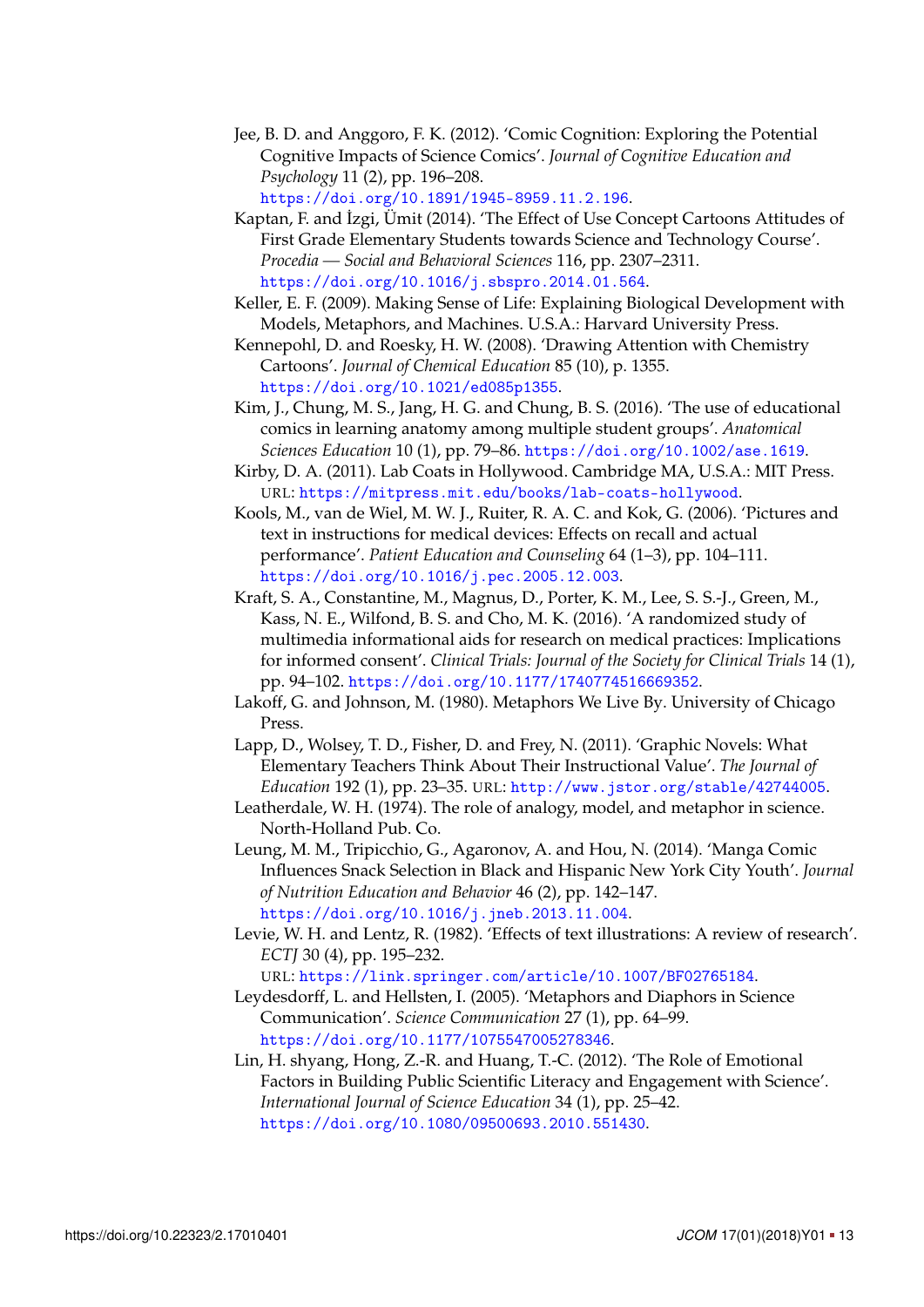- <span id="page-13-9"></span>Lin, S.-F., Lin, H. shyang, Lee, L. and Yore, L. D. (2015). 'Are Science Comics a Good Medium for Science Communication? The Case for Public Learning of Nanotechnology'. *International Journal of Science Education, Part B* 5 (3), pp. 276–294. <https://doi.org/10.1080/21548455.2014.941040>.
- <span id="page-13-11"></span>Mar, R. A. and Oatley, K. (2008). 'The Function of Fiction is the Abstraction and Simulation of Social Experience'. *Perspectives on Psychological Science* 3 (3), pp. 173–192. <https://doi.org/10.1111/j.1745-6924.2008.00073.x>.
- <span id="page-13-14"></span>Marsh, E. J., Meade, M. L. and Roediger, H. L. (2003). 'Learning facts from fiction'. *Journal of Memory and Language* 49 (4), pp. 519–536. [https://doi.org/10.1016/s0749-596x\(03\)00092-5](https://doi.org/10.1016/s0749-596x(03)00092-5).
- <span id="page-13-2"></span>Mayer, R. E. and Gallini, J. K. (1990). 'When is an illustration worth ten thousand words?' *Journal of Educational Psychology* 82 (4), pp. 715–726. <https://doi.org/10.1037/0022-0663.82.4.715>.
- <span id="page-13-3"></span>Mayer, R. E., Steinhoff, K., Bower, G. and Mars, R. (1995). 'A generative theory of textbook design: Using annotated illustrations to foster meaningful learning of science text'. *Educational Technology Research and Development* 43 (1), pp. 31–41. <https://doi.org/10.1007/bf02300480>.
- <span id="page-13-12"></span>Mazzocco, P. J., Green, M. C., Sasota, J. A. and Jones, N. W. (2010). 'This Story Is Not for Everyone: Transportability and Narrative Persuasion'. *Social Psychological and Personality Science* 1 (4), pp. 361–368. <https://doi.org/10.1177/1948550610376600>.
- <span id="page-13-1"></span>McCloud, S. (1994). Understanding Comics: The Invisible Art. (Reprint edition). New York, NY, U.S.A.: William Morrow Paperbacks.
- <span id="page-13-10"></span>— (2000). Reinventing Comics: How Imagination and Technology Are Revolutionizing an Art Form. U.S.A.: Harper Collins.
- <span id="page-13-6"></span>McNicol, S. (2014). 'Humanising illness: presenting health information in educational comics'. *Medical Humanities* 40 (1), pp. 49–55. <https://doi.org/10.1136/medhum-2013-010469>.
- <span id="page-13-7"></span>— (2017). 'The potential of educational comics as a health information medium'. *Health Information & Libraries Journal* 34 (1), pp. 20–31. <https://doi.org/10.1111/hir.12145>.
- <span id="page-13-8"></span>Meyer, G. (2016). 'In science communication, why does the idea of a public deficit always return?' *Public Understanding of Science* 25 (4), pp. 433–446. <https://doi.org/10.1177/0963662516629747>.
- <span id="page-13-13"></span>Moyer-Gusé, E. (2008). 'Toward a Theory of Entertainment Persuasion: Explaining the Persuasive Effects of Entertainment-Education Messages'. *Communication Theory* 18 (3), pp. 407–425.

<https://doi.org/10.1111/j.1468-2885.2008.00328.x>.

- <span id="page-13-4"></span>Nagata, R. (1999). 'Learning biochemistry through manga – helping students learn and remember, and making lectures more exciting'. *Biochemical Education* 27 (4), pp. 200–203. [https://doi.org/10.1016/s0307-4412\(99\)00052-7](https://doi.org/10.1016/s0307-4412(99)00052-7).
- <span id="page-13-15"></span>Nan, X., Dahlstrom, M. F., Richards, A. and Rangarajan, S. (2015). 'Influence of Evidence Type and Narrative Type on HPV Risk Perception and Intention to Obtain the HPV Vaccine'. *Health Communication* 30 (3), pp. 301–308. <https://doi.org/10.1080/10410236.2014.888629>.

<span id="page-13-0"></span>National Science Foundation (2016).

URL: <https://www.nsf.gov/statistics/2016/nsb20161/\#/report> (visited on 16th November 2016).

<span id="page-13-5"></span>Naylor, S. and Keogh, B. (1999). 'Science on the Underground: an initial evaluation'. *Public Understanding of Science* 8 (2), pp. 105–122. <https://doi.org/10.1088/0963-6625/8/2/303>.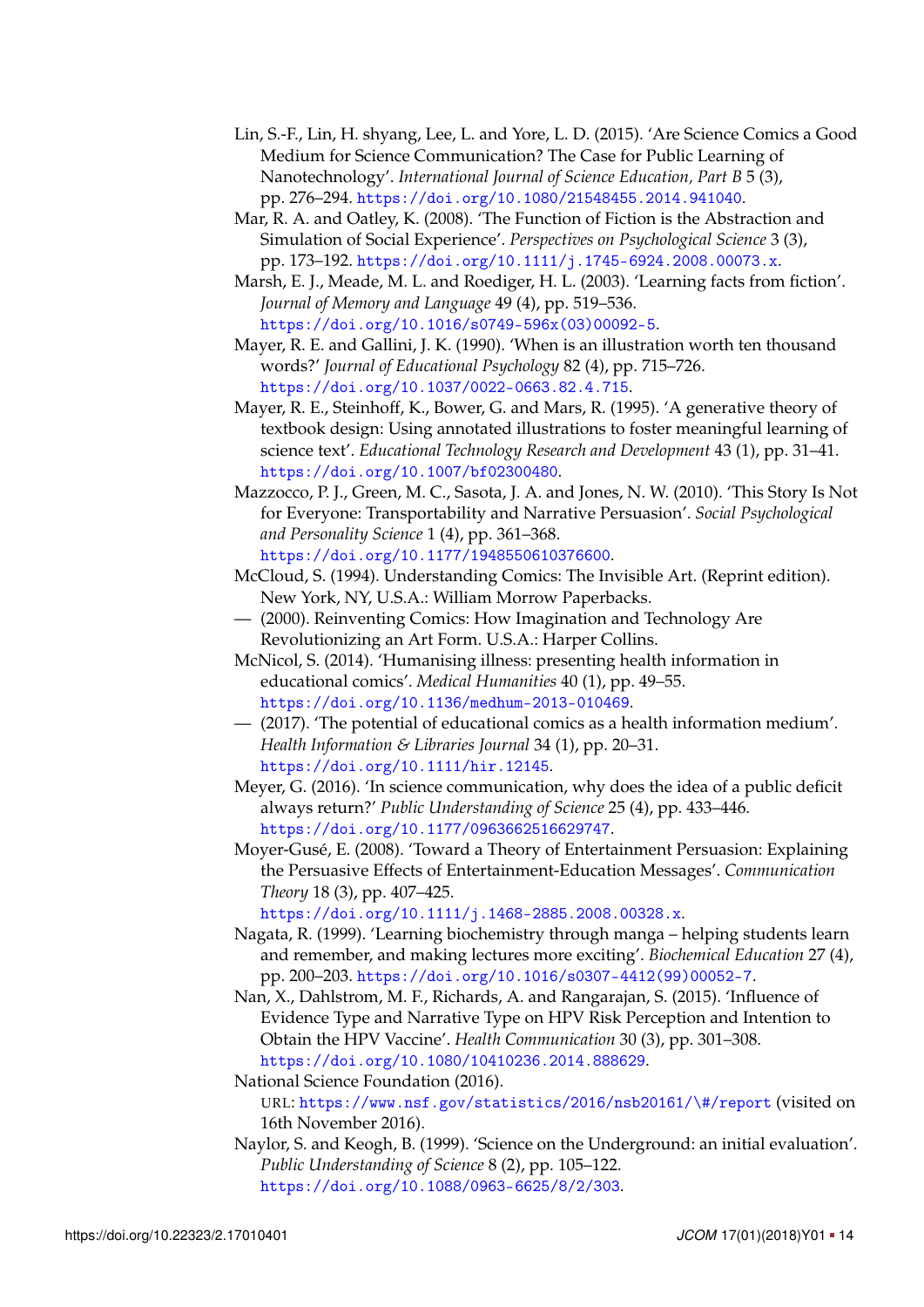- <span id="page-14-16"></span>Negrete, A. and Lartigue, C. (2004). 'Learning from education to communicate science as a good story'. *Endeavour* 28 (3), pp. 120–124. <https://doi.org/10.1016/j.endeavour.2004.07.003>.
- <span id="page-14-15"></span>Norris, S. P., Guilbert, S. M., Smith, M. L., Hakimelahi, S. and Phillips, L. M. (2005). 'A Theoretical Framework for Narrative Explanation in Science'. *Science Education* 89 (4), pp. 535–563. <https://doi.org/10.1002/sce.20063>.
- <span id="page-14-3"></span>North, S. (1940). 'A National Disgrace and a Challenge to American Patents'. *Childhood Education* 17 (2), pp. 56–56. <https://doi.org/10.1080/00094056.1940.10724519>.
- <span id="page-14-10"></span>Oatley, K. (1999). 'Why fiction may be twice as true as fact: Fiction as cognitive and emotional simulation'. *Review of General Psychology* 3 (2), pp. 101–117. <https://doi.org/10.1037/1089-2680.3.2.101>.
- <span id="page-14-9"></span>Pastore, R. S. (2009). 'The effects of diagrams and time-compressed instruction on learning and learners' perceptions of cognitive load'. *Educational Technology Research and Development* 58 (5), pp. 485–505. <https://doi.org/10.1007/s11423-009-9145-6>.
- <span id="page-14-12"></span>Petty, R. E. and Cacioppo, J. T. (1986). 'The Elaboration Likelihood Model of Persuasion'. In: *Communication and Persuasion*. New York, U.S.A.: Springer, pp. 1–24. [https://doi.org/10.1007/978-1-4612-4964-1\\_1](https://doi.org/10.1007/978-1-4612-4964-1_1).
- <span id="page-14-7"></span>Rifas, L. (1991). 'AIDS Educational comics'. *Reference Services Review* 19 (2), pp. 81–87. <https://doi.org/10.1108/eb049127>.
- <span id="page-14-8"></span>Rota, G. and Izquierdo, J. (2003). 'Comics as a tool for teaching biotechnology in primary schools'. *Electronic Journal of Biotechnology* 6 (2). <https://doi.org/10.2225/vol6-issue2-fulltext-10>.
- <span id="page-14-11"></span>Schank, R. C. and Abelson, R. P. (1977). Scripts, Plans, Goals, and Understanding: An Inquiry Into Human Knowledge Structures. U.K.: Psychology Press.
- <span id="page-14-6"></span>Schwarz, G. (2006). 'Expanding Literacies through Graphic Novels'. *English Journal* 95 (6), p. 58. <https://doi.org/10.2307/30046629>.
- <span id="page-14-1"></span>Short, J. C., Randolph-Seng, B. and McKenny, A. F. (2013). 'Graphic Presentation'. *Business Communication Quarterly* 76 (3), pp. 273–303. <https://doi.org/10.1177/1080569913482574>.
- <span id="page-14-13"></span>Slater, M. D. (1997). 'Persuasion Processes Across Receiver Goals and Message Genres'. *Communication Theory* 7 (2), pp. 125–148. <https://doi.org/10.1111/j.1468-2885.1997.tb00145.x>.
- <span id="page-14-14"></span>Slater, M. D. and Rouner, D. (2002). 'Entertainment — Education and Elaboration Likelihood: Understanding the Processing of Narrative Persuasion'. *Communication Theory* 12 (2), pp. 173–191. <https://doi.org/10.1111/j.1468-2885.2002.tb00265.x>.
- <span id="page-14-4"></span>Sones, W. W. D. (1944). 'The Comics and Instructional Method'. *Journal of Educational Sociology* 18 (4), pp. 232–240. <https://doi.org/10.2307/2262696>.
- <span id="page-14-17"></span>Sontag, S. (2001). Illness as Metaphor and AIDS and Its Metaphors. U.K.: Macmillan.
- <span id="page-14-0"></span>Sousanis, N. (2015). Unflattening. Cambridge, Massachusetts, U.S.A.: Harvard University Press.
- <span id="page-14-2"></span>Spiegel, A. N., McQuillan, J., Halpin, P., Matuk, C. and Diamond, J. (2013). 'Engaging Teenagers with Science Through Comics'. *Research in Science Education* 43 (6), pp. 2309–2326. <https://doi.org/10.1007/s11165-013-9358-x>.
- <span id="page-14-5"></span>Symons, C. S. and Johnson, B. T. (1997). 'The self-reference effect in memory: A meta-analysis'. *Psychological Bulletin* 121 (3), pp. 371–394.

<https://doi.org/10.1037/0033-2909.121.3.371>.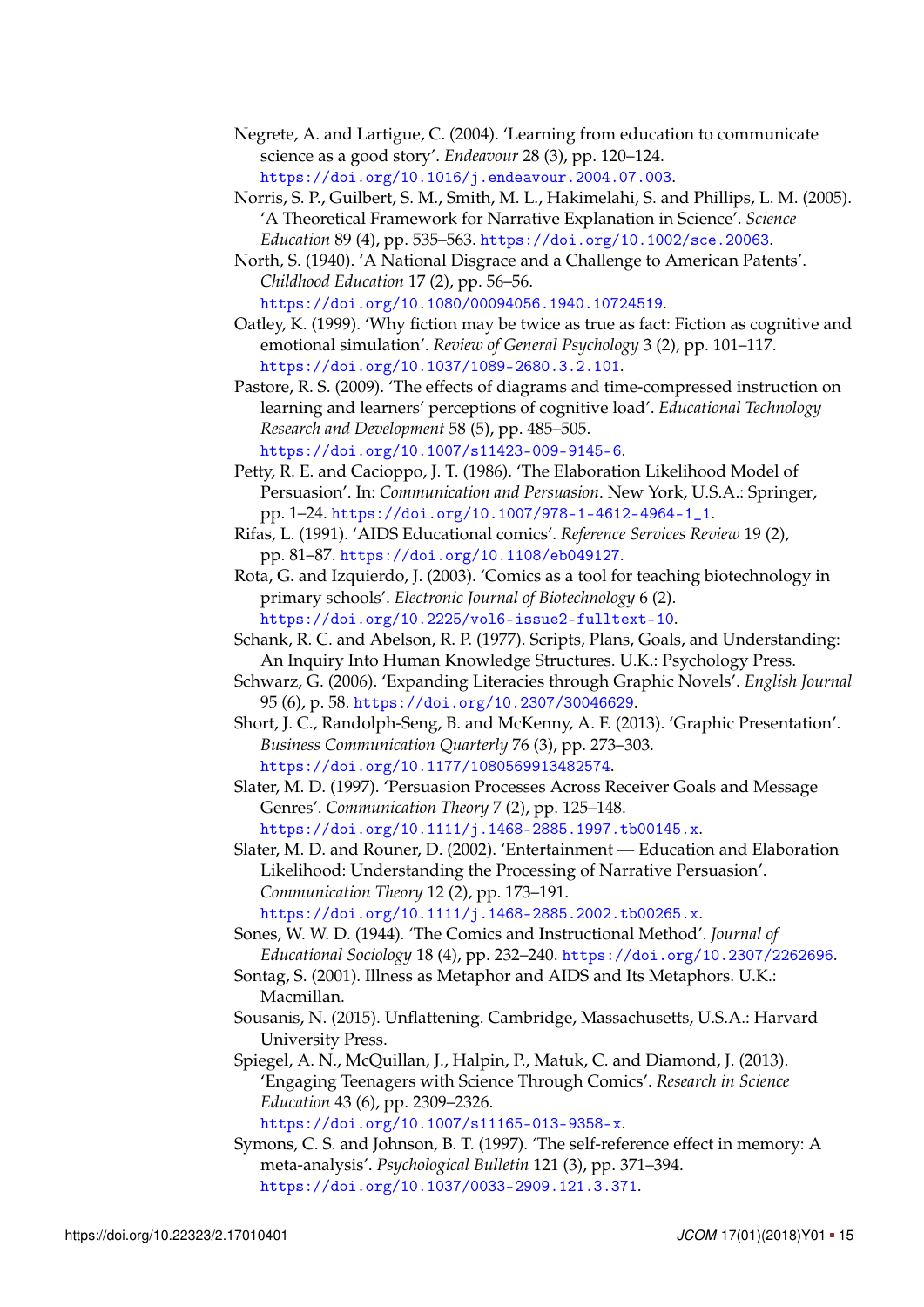- <span id="page-15-2"></span>Tatalovic, M. (2009). 'Science comics as tools for science education and communication: a brief, exploratory study'. *JCOM* 8 (4), A02. URL: <https://jcom.sissa.it/archive/08/04/Jcom0804%282009%29A02>.
- <span id="page-15-5"></span>Tekle-Haimanot, R., Preux, P. M., Gerard, D., Worku, D. K., Belay, H. D. and Gebrewold, M. A. (2016). 'Impact of an educational comic book on epilepsy-related knowledge, awareness, and attitudes among school children in Ethiopia'. *Epilepsy & Behavior* 61, pp. 218–223. <https://doi.org/10.1016/j.yebeh.2016.05.002>.
- <span id="page-15-6"></span>Tjiam, A. M., Holtslag, G., Minderhout, H. M. V., Simonsz-Tóth, B., Vermeulen-Jong, M. H. L., Borsboom, G. J. J. M., Loudon, S. E. and Simonsz, H. J. (2013). 'Randomised comparison of three tools for improving compliance with occlusion therapy: an educational cartoon story, a reward calendar, and an information leaflet for parents'. *Graefe's Archive for Clinical and Experimental Ophthalmology* 251 (1), pp. 321–329. <https://doi.org/10.1007/s00417-012-2107-4>.

<span id="page-15-4"></span>Toledo, M. A., Yangco, R. T. and Espinosa, A. A. (2014). 'Media Cartoons: Effects on Issue Resolution in Environmental Education'. *International Electronic Journal of Environmental Education* 4 (1). <https://doi.org/10.18497/iejee-green.99250>.

<span id="page-15-10"></span>Toolan, M. J. (1988). Narrative: A Critical Linguistic Introduction. London, U.K.: Psychology Press.

- <span id="page-15-8"></span>Tufte, E. R. (1997). Visual Explanations: Images and Quantities, Evidence and Narrative.
- <span id="page-15-9"></span>Tversky, B. (2011). 'Visualizing Thought'. *Topics in Cognitive Science* 3 (3), pp. 499–535. <https://doi.org/10.1111/j.1756-8765.2010.01113.x>.
- <span id="page-15-15"></span>— (2014). 'The Cognitive Design of Tools of Thought'. *Review of Philosophy and Psychology* 6 (1), pp. 99–116. <https://doi.org/10.1007/s13164-014-0214-3>.
- <span id="page-15-16"></span>Tversky, B., Morrison, J. B. and Betrancourt, M. (2002). 'Animation: can it facilitate?' *International Journal of Human-Computer Studies* 57 (4), pp. 247–262. <https://doi.org/10.1006/ijhc.2002.1017>.
- <span id="page-15-1"></span>Varnum, R. and Gibbons, C. T. (2007). The Language of Comics: Word and Image. Jackson, U.S.A.: University Press of Mississippi.
- <span id="page-15-7"></span>Wang, J. L., Acevedo, N. and Sadler, G. R. (2017). 'Using Comics to Promote Colorectal Cancer Screening in the Asian American and Pacific Islander Communities'. *Journal of Cancer Education*, pp. 1–7. <https://doi.org/10.1007/s13187-017-1241-4>.
- <span id="page-15-0"></span>Weitkamp, E. and Burnet, F. (2007). 'The Chemedian Brings Laughter to the Chemistry Classroom'. *International Journal of Science Education* 29 (15), pp. 1911–1929. <https://doi.org/10.1080/09500690701222790>.
- <span id="page-15-11"></span>Wellington, J. J. and Osborne, J. (2001). Language and literacy in science education. U.K.: Open University Press.
- <span id="page-15-3"></span>Wertham, F. (1954). Seduction of the innocent. U.S.A.: Rinehart.
- <span id="page-15-13"></span>Wicks, M. (2016). Science Comics: Coral Reefs: Cities of the Ocean. U.K.: Macmillan.
- <span id="page-15-12"></span>Winterbottom, A., Bekker, H. L., Conner, M. and Mooney, A. (2008). 'Does narrative information bias individual's decision making? A systematic review'. *Social Science & Medicine* 67 (12), pp. 2079–2088. <https://doi.org/10.1016/j.socscimed.2008.09.037>.
- <span id="page-15-14"></span>Wolk, D. (2007). Reading Comics: How Graphic Novels Work and what They Mean. Boston, MA, U.S.A.: Da Capo Press.
- <span id="page-15-17"></span>Yang, G. (2008). 'Graphic Novels in the Classroom'. *Language Arts* 85 (3), pp. 185–192.